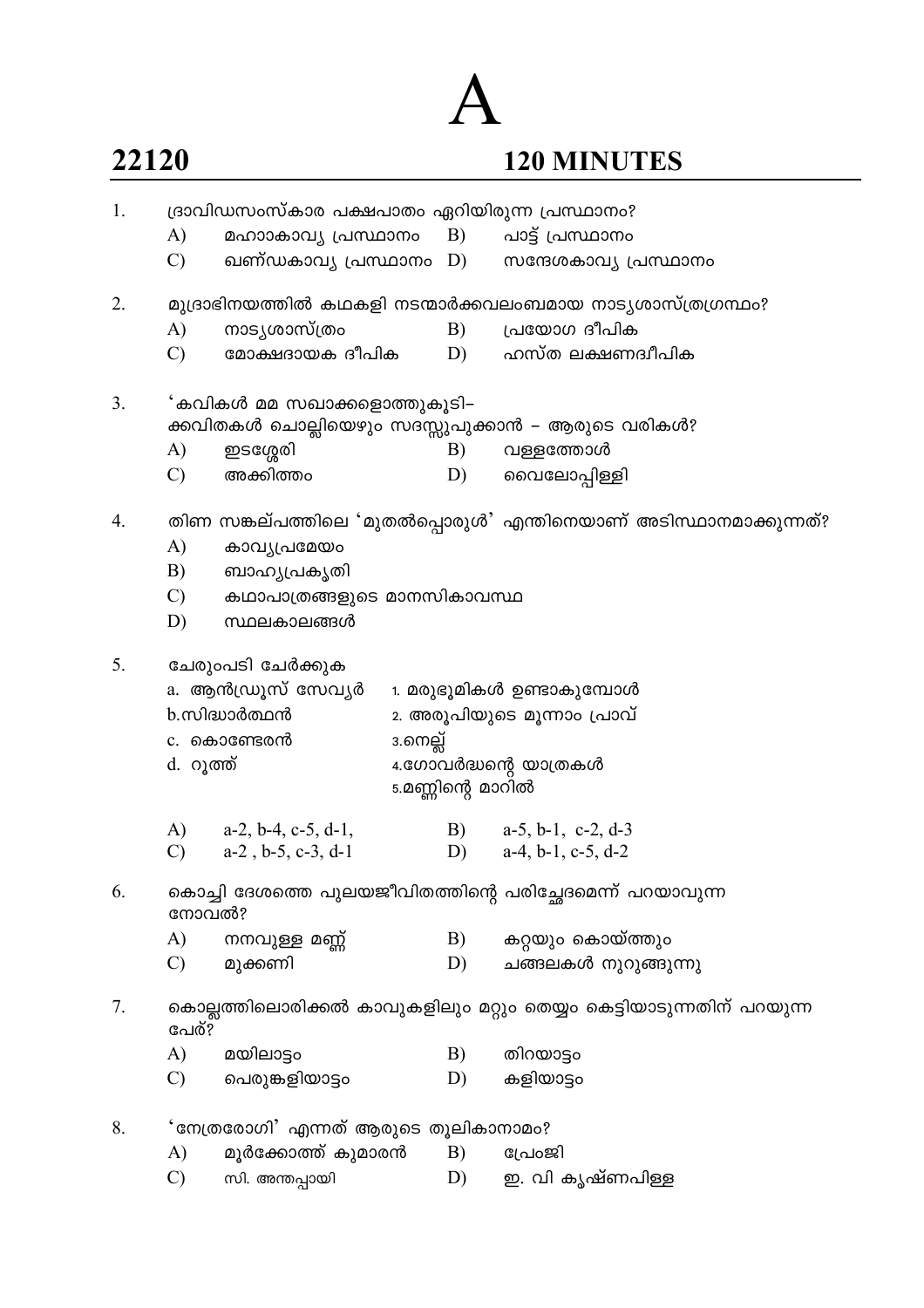| ബൈരമ്മ, മാരിയമ്മ, എല്ലമ്മ തുടങ്ങിയ സ്ത്രീ ദൈവങ്ങളെ ആരാധിക്കുന്ന<br>9.<br>ഗോത്ര വർഗ്ഗം? |                                                                      |                                                                    |          |                                                                                                         |      |  |
|----------------------------------------------------------------------------------------|----------------------------------------------------------------------|--------------------------------------------------------------------|----------|---------------------------------------------------------------------------------------------------------|------|--|
|                                                                                        | A)                                                                   | കാണിക്കാർ B)                                                       | ഇരുളർ    | $\mathcal{C}$ )<br>മാവിലർ<br>D)                                                                         | കാടർ |  |
| 10.                                                                                    | A)<br>$\mathcal{C}$                                                  | ഏ. ആർ രാജരാജ വർമ്മ  B)<br><b>പി</b> . കെ നാരായണപിള്ള    D)         |          | മയൂരസന്ദേശം, മയൂരദൂതം എന്ന പേരിൽ വിവർത്തനം ചെയ്തത് ആര്?<br>പി ഗോവിന്ദപ്പിള്ള<br>ഇളംകുളം പി. കുഞ്ഞൻപിള്ള |      |  |
| 11.                                                                                    | A)<br>$\mathcal{C}$                                                  | 'പോക്കുവെയിൽ' എന്ന സിനിമ സംവിധാനം ചെയ്തത് ആര്?<br>ഭരതൻ<br>അരവിന്ദൻ | B)<br>D) | ഷാജി എൻ കരുൺ<br>ലെനിൻ രാജേന്ദ്രൻ                                                                        |      |  |
| 12.                                                                                    | A)                                                                   | മുടിയേറ്റുള്ള ക്ഷേത്രങ്ങളിൽ നടത്താത്ത കലാരൂപം?<br>ഓട്ടൻ തുള്ളൽ     | B)       | കഥകളി                                                                                                   |      |  |
|                                                                                        | $\mathcal{C}$                                                        | തെയ്യം                                                             | D)       | മോഹിനിയാട്ടം                                                                                            |      |  |
| 13.                                                                                    |                                                                      | പാനാവൃത്തം എന്നറിയപ്പെടുന്നത്?                                     |          |                                                                                                         |      |  |
|                                                                                        | A)                                                                   | തരംഗിണി<br>മഞ്ജരി                                                  | B)       | വിയോഗിനി                                                                                                |      |  |
|                                                                                        | $\mathcal{C}$                                                        |                                                                    | D)       | ദ്രുതകാകളി                                                                                              |      |  |
| 14.                                                                                    |                                                                      | 'നെല്ലും പണവും കുമിഞ്ഞവർക്കു,                                      |          |                                                                                                         |      |  |
|                                                                                        |                                                                      |                                                                    |          | കൊല്ലും കൊലയും കുലാധികാരം' – ഈ വരികൾ വരുന്ന കാവ്യം?                                                     |      |  |
|                                                                                        | A)                                                                   | വാഴക്കുല                                                           | B)       | കുടിയൊഴിക്കൽ                                                                                            |      |  |
|                                                                                        | C)                                                                   | ചന്ദനക്കട്ടിൽ                                                      | D)       | പുത്തൻ കലവും അരിവാളും                                                                                   |      |  |
| 15.                                                                                    | പെണ്ണിന്റെ ഇഷ്ടത്തോടുകൂടി അവളെതട്ടിക്കൊണ്ട്പോയി നടത്തുന്ന<br>വിവാഹം? |                                                                    |          |                                                                                                         |      |  |
|                                                                                        | A)                                                                   | മെരങ്ങാത്ത്                                                        | B)       | കർപ്പ്                                                                                                  |      |  |
|                                                                                        | $\mathcal{C}$                                                        | കളവ്                                                               | D)       | സുബാക്ക്                                                                                                |      |  |
| 16.                                                                                    |                                                                      |                                                                    |          | 'ഒരു ജാതി ഒരു മതം ഒരു ദൈവം ' .എന്ന ആപ്തവാക്യം ഉൾപ്പെടുന്ന കൃതി?                                         |      |  |
|                                                                                        | A)                                                                   | ആത്മോപദേശ ശതകം                                                     | B)       | ജാതിമീമാംസ                                                                                              |      |  |
|                                                                                        | $\mathcal{C}$                                                        | ജാതി ലക്ഷണം                                                        | D)       | ജാതി നിർണ്ണയം                                                                                           |      |  |
| 17.                                                                                    | നാടകങ്ങളെക്കുറിച്ച് മുണ്ടശ്ശേരി എഴുതിയ നിരൂപണഗ്രന്ഥം?                |                                                                    |          |                                                                                                         |      |  |
|                                                                                        | A)                                                                   | മാറ്റൊലി                                                           | B)       | കാലത്തിന്റെ കണ്ണാടി                                                                                     |      |  |
|                                                                                        | $\mathcal{C}$                                                        | വായനശാലയിൽ                                                         | D)       | നനയാതെ മീൻ പിടിക്കാമോ                                                                                   |      |  |
| 18.                                                                                    |                                                                      | ശരിയായ പദം ഏത?                                                     |          |                                                                                                         |      |  |
|                                                                                        | A)                                                                   | ആപാദചൂഢം                                                           | B)       | ആപാതചൂഡം                                                                                                |      |  |
|                                                                                        | $\mathcal{C}$                                                        | ആപാദചൂഡം                                                           | D)       | ആപാതചൂഢം                                                                                                |      |  |
| 19.                                                                                    |                                                                      |                                                                    |          | സാഹിത്യമീമാംസകളുടെ താരതമ്യപഠനത്തിന് ഉദാഹരണമായ കൃതി?                                                     |      |  |

മാറ്റൊലി  $\mathcal{C}$ ) \_<br>മാനദണ്ഡം D) കാവൃപീഠിക  $A)$  $\overline{B}$ ) പ്രയാണം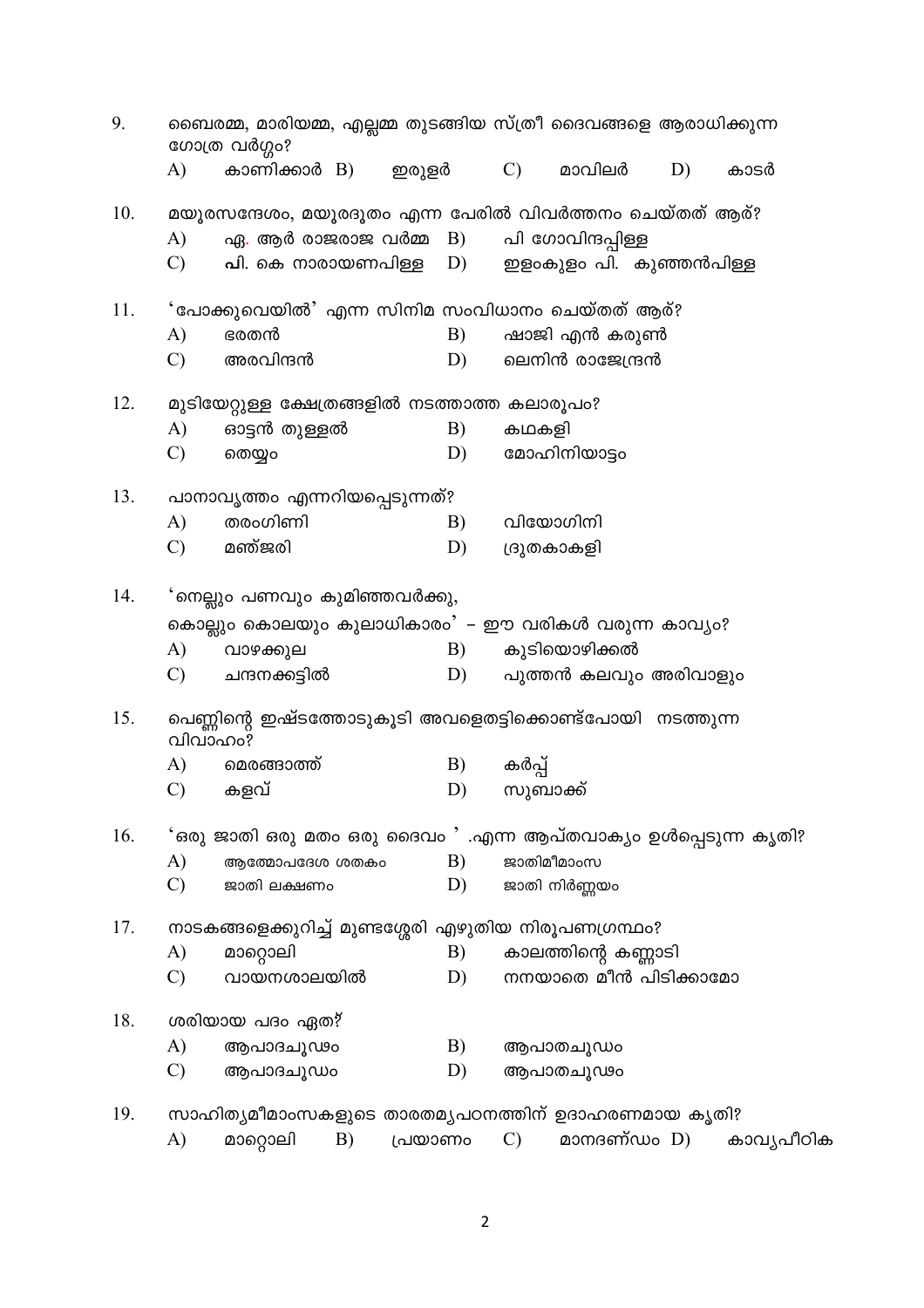20. പ്രാചീനകാലത്ത് കേരളത്തിൽ പ്രചരിച്ചിരുന്ന സിലോൺ നാണയം?. രാശി  $\mathbf{A}$  $B)$ തുലൂക്ക ക്കാശ്  $\mathcal{C}$ ഈഴക്കാശ് D) റോമൻ നാണയം 21. 'കുതിരക്കൊമ്പ്' എന്ന കവിത രചിച്ചതാര്? എൻ. എൻ കക്കാട്  $\mathbf{A}$  $B)$ എൻ. വി കൃഷ്ണവാര്യർ അക്കിത്തം അച്യുതൻ നമ്പുതിരി  $\mathcal{C}$ അയ്യപ്പപ്പണിക്കർ D) 22. ചേരുംപടി ചേർത്തെഴുതുക a. ആറ്റിങ്ങൽ കലാപ<del>ം</del> 1.1812 b. നായർ പട്ടാളം ലഹള 2.1858 c. ചാന്നാർ ലഹള 3.1809 d. കുറിചൃർ ലഹള 4.1804 5.1721  $a-5, b-4, c-2, d-1$  $\bf{A}$ B)  $a-4$ ,  $b-1$ ,  $c-2$ ,  $d-5$  $a-3$ ,  $b-5$ ,  $c-2$ ,  $d-1$  $a-5$ ,  $b-1$ ,  $c-4$ ,  $d-2$  $\mathcal{C}$ D) 23. മൂപ്പൻ, മടിയൻ എന്നീ പദങ്ങളിലെ തദ്ധിതം ഏത്?  $A)$ തന്മാത്രാതദ്ധിതം  $B)$ തദ്വത്തദ്ധിതം  $\mathcal{C}$ പൂരണിതദ്ധിതം  $D)$ നാമനിർമ്മായിത്തദ്ധിതം 'പച്ചിലക്കൂട്' ഏത് വിഭാഗത്തിൽപ്പെടുന്നു? 24. കവിത  $\mathbf{A}$  $B)$ கம  $\mathcal{C}$ ഡോക്യുമെന്ററി D) ഷോർട്ട്ഫിലിം 25. കുറിയേടത്ത് താത്രിയുടെ സ്മാർത്ത വിചാരത്തെ പരാമർശിക്കുന്ന നോവൽ? A) B) മുത്തശ്ശി അമ്യതമഥനം സ്വപ്നസഞ്ചാരിണി  $\mathcal{C}$ D) അടുക്കളയിൽ നിന്ന് അരങ്ങത്തേയ്ക്ക് 26. 'ഇവൻ എന്റെ പ്രിയപുത്രൻ' ഏത് വിഭാഗത്തിൽപ്പെടുന്നു?  $A)$  $B)$ ഓർമ്മക്കുറിപ്പുകൾ കഥ  $\mathcal{C}$  $D)$ ജീവചരിത്രം ലേഖനസമാഹാരം 27. 'ഓരോ മനുഷ്യനിലും ഒരു ഇതിഹാസം ഉറങ്ങുന്നുണ്ടെന്നു മുമ്പേ തന്നെ എനി ക്കറിയാം' – ആരുടെ വീക്ഷണം?  $A)$ ഒ. വി വിജയൻ  $B)$ പെരുമ്പടവം ശ്രീധരൻ  $\mathcal{C}$ D) ആനന്ദ് കോവിലൻ

 $\overline{3}$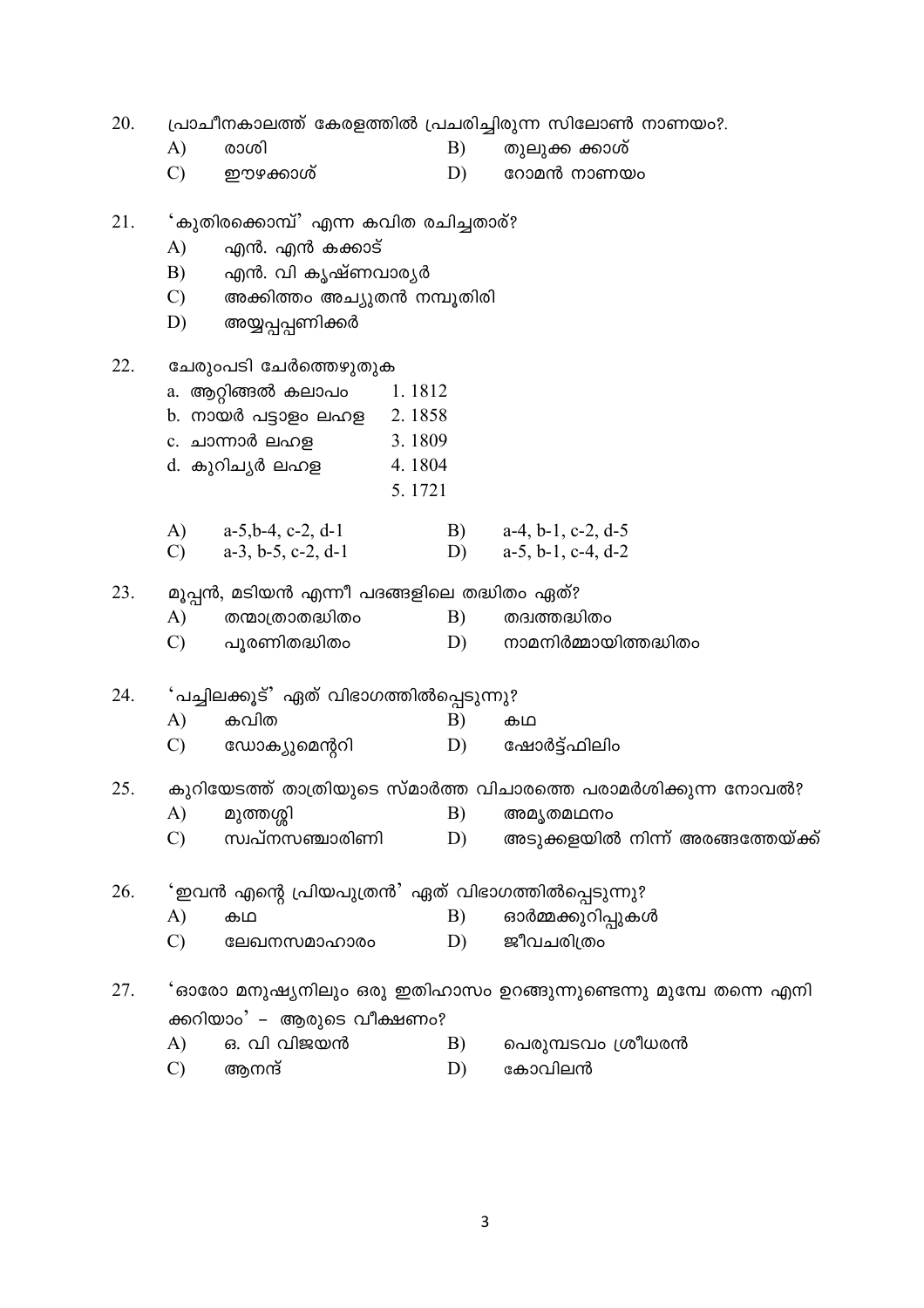| 28. | യോജിച്ചവ ചേർത്തെഴുതുക<br>a. ലോകത്തിന്റെ മുകൾത്തട്ടിലൂടെ<br>b. അകലങ്ങളിലെ മനുഷ്യർ<br>c. കാടുകളുടെ താളം തേടി<br>d. വഴിപോക്കൻ |                                                                                                    |                  | 1.രവീന്ദ്രൻ കെ<br>2.സക്കറിയ<br>3.കെ. വി സുരേന്ദ്രനാഥ്<br>4.സുജാതാദേവി<br>5.രാജൻ കാക്കനാടൻ                                    |  |  |  |
|-----|----------------------------------------------------------------------------------------------------------------------------|----------------------------------------------------------------------------------------------------|------------------|------------------------------------------------------------------------------------------------------------------------------|--|--|--|
|     | $\mathcal{C}$                                                                                                              | A) $a-5$ , b-3, c-1, d-2<br>$a-3$ , $b-1$ , $c-4$ , $d-2$                                          | B)<br>D)         | $a-4$ , $b-1$ , $c-5$ , $d-2$<br>$a-3$ , $b-5$ , $c-2$ , $d-1$                                                               |  |  |  |
| 29. | A)<br>$\mathcal{C}$                                                                                                        | വിശ്വാസത്തിന്റെ ഭാഗമായി മാത്രം നടത്തുന്ന മന്ത്രവാദച്ചടങ്ങ് ഏത്?<br>കളമെഴുത്ത്<br>B)<br>പടയണി<br>D) |                  | അയ്യപ്പൻ തീയാട്ട്<br>ഗദ്ദിക                                                                                                  |  |  |  |
| 30. | A)                                                                                                                         | നാൽക്കവല $B$ )<br>സൃഷ്ടി                                                                           |                  | ഭൂതം, വർത്തമാനം, ഭാവി എന്നീ പേരുകളിൽ കഥാപാത്രങ്ങളുള്ള നാടകം?<br>$\mathcal{C}$<br>D)<br><b><i><u>MoODo</u></i></b><br>സമന്വയം |  |  |  |
| 31. | A)<br>$\mathcal{C}$                                                                                                        | നിരോധിക്കപ്പെട്ട കാവ്യം ഏത്?<br>B)<br>രക്തംപുരണ്ട ഗാനം<br>D)<br>ചോര                                |                  | ഓടക്കുഴലും ലാത്തിയും<br>വയലാർ ഗർജിക്കുന്നു                                                                                   |  |  |  |
| 32. | A)<br>$\mathcal{C}$                                                                                                        | ഇക്കോ – ക്രിട്ടിസിസം എന്ന വാക്ക് ആദ്യം ഉപയോഗിച്ചതാര്?<br>ഫ്രാൻസ്വാ ദയുബോൺ<br>സിമോങ് ഡി ബുവ്വ       | <b>B</b> )<br>D) | വില്യം റൂക്കേർട്ട്<br>ജോർജ് കെ വുഡ് ബെറി                                                                                     |  |  |  |
| 33. | പ്രാസവാദം മലയാളസാഹിത്യചരിത്രത്തിൽ ഒന്നുമല്ല, അത് ചായക്കോപ്പയിലെ<br>വിപ്ലവമാണ് – ആരുടെ പ്രസ്താവന?                           |                                                                                                    |                  |                                                                                                                              |  |  |  |
|     | A)<br>C)                                                                                                                   | കെ. പി അപ്പൻ<br>എം. എൻ വിജയൻ                                                                       | B)<br>D)         | സുകുമാർ അഴീക്കോട്<br>ആഷാമേനോൻ                                                                                                |  |  |  |
| 34. | A)<br>B)<br>$\mathcal{C}$ )<br>D)                                                                                          | പ്പോലെയാണ്' എന്ന് പറഞ്ഞതാര്?<br>എം പി പോൾ<br>കെ പി. അപ്പൻ<br>കേസരി എ ബാലകൃഷ്ണപിള്ള<br>തോമസ് മാത്യു |                  | 'ബഷീർ, ഒരു തിമിംഗലത്തിന്റെ ഉദരത്തിൽപ്പെട്ടുപോയ ഒരു എഴുത്തുകാരനെ                                                              |  |  |  |
| 35. | A)<br>$\mathcal{C}$                                                                                                        | സഞ്ജയൻ<br>എൻ വി കൃഷ്ണ വാര്യർ D) വേളൂർ കൃഷ്ണൻകുട്ടി                                                 | B)               | 'എന്റെ ചരിത്രാന്വേഷണ പരീക്ഷകൾ' എന്ന ആക്ഷേപഹാസ്യകൃതി എഴുതിയത്?<br>ഒ വി വിജയൻ                                                  |  |  |  |
| 36. |                                                                                                                            |                                                                                                    |                  | ആണവ പരീക്ഷണത്തിന്റെ ഭീകരതയെക്കുറിച്ച് ഒ. എൻ.വി കുറുപ്പ് രചിച്ച  കവിത                                                         |  |  |  |
|     | ഏത്?<br>A)<br>$\mathcal{C}$                                                                                                | ഞാനഗ്നി<br>ഭൈരവന്റെ തുടി                                                                           | B)<br>D)         | കൃഷ്ണപക്ഷത്തിലെ പാട്ട്<br>മൃഗയ                                                                                               |  |  |  |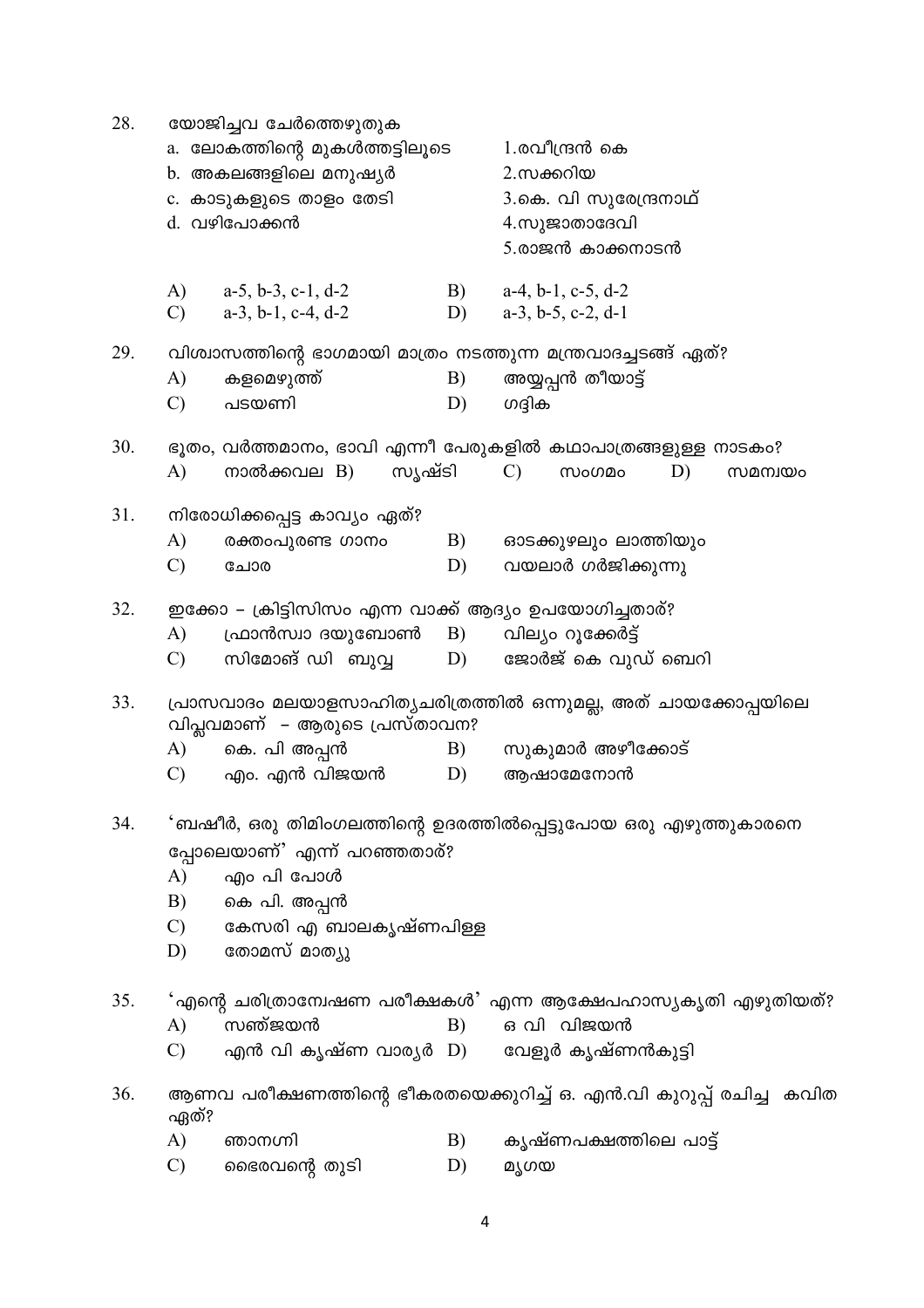| 37. | പഴയനിയമത്തെ അവലംബമാക്കി രചിച്ച ക്രിസ്തുമതകാവ്യം?                                                      |                                                     |    |                                                             |  |  |  |  |  |
|-----|-------------------------------------------------------------------------------------------------------|-----------------------------------------------------|----|-------------------------------------------------------------|--|--|--|--|--|
|     | A)                                                                                                    | വേദവിഹാരം                                           | B) | ശ്രീയേശു വിജയം                                              |  |  |  |  |  |
|     | $\mathcal{C}$                                                                                         | ശ്രീയേശു ചരിതം                                      | D) | മഗ്ദലനമറിയം                                                 |  |  |  |  |  |
| 38. |                                                                                                       | ഇരയിമ്മൻതമ്പിയുടെ ആട്ടക്കഥാത്രയത്തിൽ ഉൾപ്പെടാത്തത്? |    |                                                             |  |  |  |  |  |
|     | A)                                                                                                    | കീചകവധം                                             | B) | ബകവധം                                                       |  |  |  |  |  |
|     | $\mathcal{C}$                                                                                         | ഉത്തരാസ്വയംവരം                                      | D) | ദക്ഷയാഗം                                                    |  |  |  |  |  |
| 39. |                                                                                                       | ്ശബ്ദമാണ് കാവ്യം' എന്ന് കാവ്യത്തെ നിർവ്വചിച്ചതാര്?  |    |                                                             |  |  |  |  |  |
|     | A)                                                                                                    | മമ്മടൻ                                              | B) | ഭാമഹൻ                                                       |  |  |  |  |  |
|     | $\mathcal{C}$                                                                                         | ഭട്ടനായകൻ                                           | D) | ജഗന്നാഥ പണ്ഡിതൻ                                             |  |  |  |  |  |
| 40. |                                                                                                       | കൂട്ടക്ഷരങ്ങളെ ഈരണ്ടായിട്ടാവർത്തിക്കുന്നത്?         |    |                                                             |  |  |  |  |  |
|     | A)                                                                                                    | വൃത്ത്യനുപ്രാസം                                     | B) | ഛേകാനുപ്രാസം                                                |  |  |  |  |  |
|     | $\mathcal{C}$                                                                                         | ലാടാനുപ്രാസം                                        | D) | ആദിപ്രാസം                                                   |  |  |  |  |  |
| 41. |                                                                                                       | 'യൗവനം വന്നുദിച്ചിട്ടും                             |    |                                                             |  |  |  |  |  |
|     |                                                                                                       | ചെറുതായില്ല ചെറുപ്പം' – ഈ വരികളിലെ അലങ്കാരം?        |    |                                                             |  |  |  |  |  |
|     | A)                                                                                                    | ആക്ഷേപo                                             | B) | സമാസോക്തി                                                   |  |  |  |  |  |
|     | $\mathcal{C}$                                                                                         | വിശേഷോക്തി                                          | D) | അപ്രസ്തുത പ്രശംസ                                            |  |  |  |  |  |
| 42  | ്തു' ഭൂതകാല പ്രതൃയമാകുന്നത്?                                                                          |                                                     |    |                                                             |  |  |  |  |  |
|     | A)                                                                                                    | സ്വരാന്തങ്ങൾക്ക്                                    |    |                                                             |  |  |  |  |  |
|     | B)                                                                                                    | വ്യഞ്ജനങ്ങൾക്ക്                                     |    |                                                             |  |  |  |  |  |
|     | $\mathcal{C}$ )                                                                                       | സ്വരാന്തങ്ങൾക്കും ചില്ലന്തങ്ങൾക്കും                 |    |                                                             |  |  |  |  |  |
|     | D)                                                                                                    | യകാരാന്തങ്ങൾക്കും വ്യഞ്ജനങ്ങൾക്കും                  |    |                                                             |  |  |  |  |  |
| 43. | ശബ്ദാർത്ഥങ്ങൾ വേണ്ടപോലെ ഒന്നിച്ചിരിക്കുന്ന അവസ്ഥയെ വിവരിക്കുന്ന                                       |                                                     |    |                                                             |  |  |  |  |  |
|     |                                                                                                       | വിദ്യയാണ് സാഹിത്യവിദ്യ – ആരുടെ നിർവ്വചനം?           |    |                                                             |  |  |  |  |  |
|     | A)                                                                                                    | ഭട്ടതൗതൻ                                            | B) | കുന്തകൻ                                                     |  |  |  |  |  |
|     | $\mathcal{C}$                                                                                         | അഭിനവഗുപ്തൻ                                         | D) | രാജശേഖരൻ                                                    |  |  |  |  |  |
| 44. | ക്ഷേത്ര പ്രവേശനം എല്ലാ ഹിന്ദുക്കളുടേയും ജന്മാവകാശമാകുന്നു എന്ന<br>മുദ്രാ-<br>വാകൃത്തിന്റെ ഉപജ്ഞാതാവ്? |                                                     |    |                                                             |  |  |  |  |  |
|     | A)                                                                                                    | ശ്രീനാരായണ ഗുരു                                     | B) | ടി. കെ മാധവൻ                                                |  |  |  |  |  |
|     | $\mathcal{C}$                                                                                         | കെ. കേളപ്പൻ                                         | D) | ഡോ. പല്പു                                                   |  |  |  |  |  |
| 45. |                                                                                                       |                                                     |    | 'വ്യവഹാര ഭാഷയുടെ സംക്രമണം മൂലം രാജഭാഷയായ ചെന്തമിഴിനു കേരള   |  |  |  |  |  |
|     |                                                                                                       |                                                     |    | ത്തിൽ വന്നു കൂടിയ ശൈഥില്യമാണ് ശാസനങ്ങൾ' – ആരുടെ അഭിപ്രായം?  |  |  |  |  |  |
|     | A)                                                                                                    | സി. എൽ ആന്റണി                                       |    | $B$ ) ഈ ഇരകുളം പി. കുഞ്ഞൻപിള്ള<br>$\mathbf{D}$ $\mathbf{D}$ |  |  |  |  |  |

 $\mathbf{C})$  കുഞ്ചുണ്ണി രാജ D) ശൂരനാട്ട് കുഞ്ഞൻ പിള്ള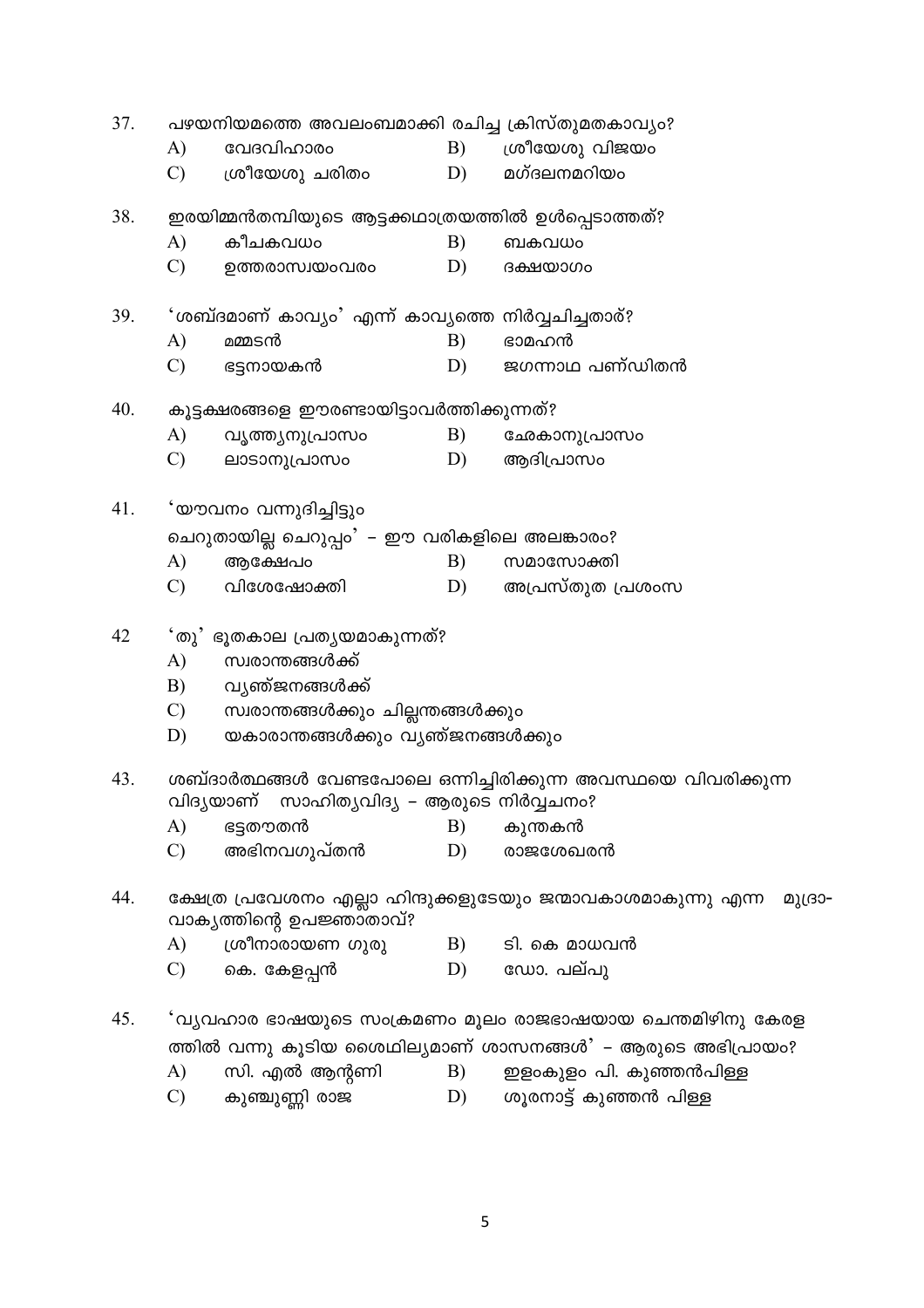$2020$  – ലെ എഴുത്തച്ചൻ പുരസ്കാരം ലഭിച്ചതാർക്ക്? 46. സക്കറിയയ്ക്ക്  $\bf{A}$  $B)$ സച്ചിദാനന്ദന്  $\mathcal{C}$ D) പ്രഭാവർമ്മയ്ക്ക് യു. എ ഖാദറിന് 47. യയാതി നോവലിന്റെ മൂല ഭാഷ ഏത?  $A)$ മറാത്തി B) ബംഗാളി  $\mathcal{C}$ തെലുങ്ക് D) മലയാളം 48. ആണ്ടുബലി എന്ന നാടകം രചിച്ചതാര്? ജി. ശങ്കരപിള്ള A)  $B)$ പി. എം താജ്  $\mathcal{C}$ വയലാ വാസുദേവൻ പിള്ള D) കാവാലം നാരായണപ്പണിക്കർ 49. ചേരുംപടി ചേർക്കുക a. സ്മരണ മാധൂരി 1.ആർ ഈശ്വരപിള്ള b. സ്മരണ മണ്ഡലം 2. കെ. കെ രാജ c. സ്മരണ ദർപ്പണം 3. പി. കെ നാരായണപിള്ള d. സ്മരണകൾ  $4.$ ഉള്ളൂർ 5.കെ. എം പണിക്കർ  $A)$  $a-4, b-3, c-5, d-1$  $B)$  $a-5$ ,  $b-3$ ,  $c-1$ ,  $d-2$  $\mathcal{C}$  $a-3$ ,  $b-1$ ,  $c-5$ ,  $d-2$  $D)$  $a-2$ ,  $b-4$ ,  $c-5$ ,  $d-1$ 50. ഫെമിനിസം പ്രമേയമാക്കി വിജയലക്ഷ്മി രചിച്ച കവിത?  $A)$ ഗിനോ  $B)$ കൗസല്യ  $\mathcal{C}$ ഉൽപത്തി ആരണ്യ കാണ്ഡം D)  $51$ രാമചരിതത്തിലെ ഭാഷ തമിഴാണെന്ന് അഭിപ്രായപ്പെട്ടത്  $\mathbf{A}$ ഡോ. കെ. എൻ എഴുത്തച്ഛൻ  $B)$ ഡോ. എം എം പുരുഷോത്തമൻ നായർ  $\mathcal{C}$ ഉള്ളൂർ D) കോവുണ്ണി നെടുങ്ങാടി 52. 'ആലസ്യമാണ്ട മുഖമൊട്ടു കുനിച്ചുവേർത്ത – ഫാല സ്ഥലം മൃദു കരത്തളിർകൊണ്ടു താങ്ങി ചേലഞ്ചിമിന്നുമൊരു വെൺ കുളിർകൽത്തറയ്ക്കു മേലങ്ങുചാരുമുഖി ചാരിയിരുന്നിടുന്നു' – ഈ വരികളുടെ വൃത്തം?  $\mathbf{A}$  $B)$ മാലിനി വസന്തതിലകം  $\mathcal{C}$  $D)$ പഞ്ചചാമരം മല്ലിക 53. സാമാന്യത്തെ സാമാന്യം കൊണ്ടും വിശേഷണത്തെ വിശേഷം കൊണ്ടും സമർത്ഥിക്കുന്ന അലങ്കാരം? ദൃഷ്ടാന്താ  $\bf{A}$ B) അർത്ഥാന്തരന്യാസം

പ്രതിവസ്തൂപമ  $\mathcal{C}$ D) അപ്രസ്തുതപ്രശംസ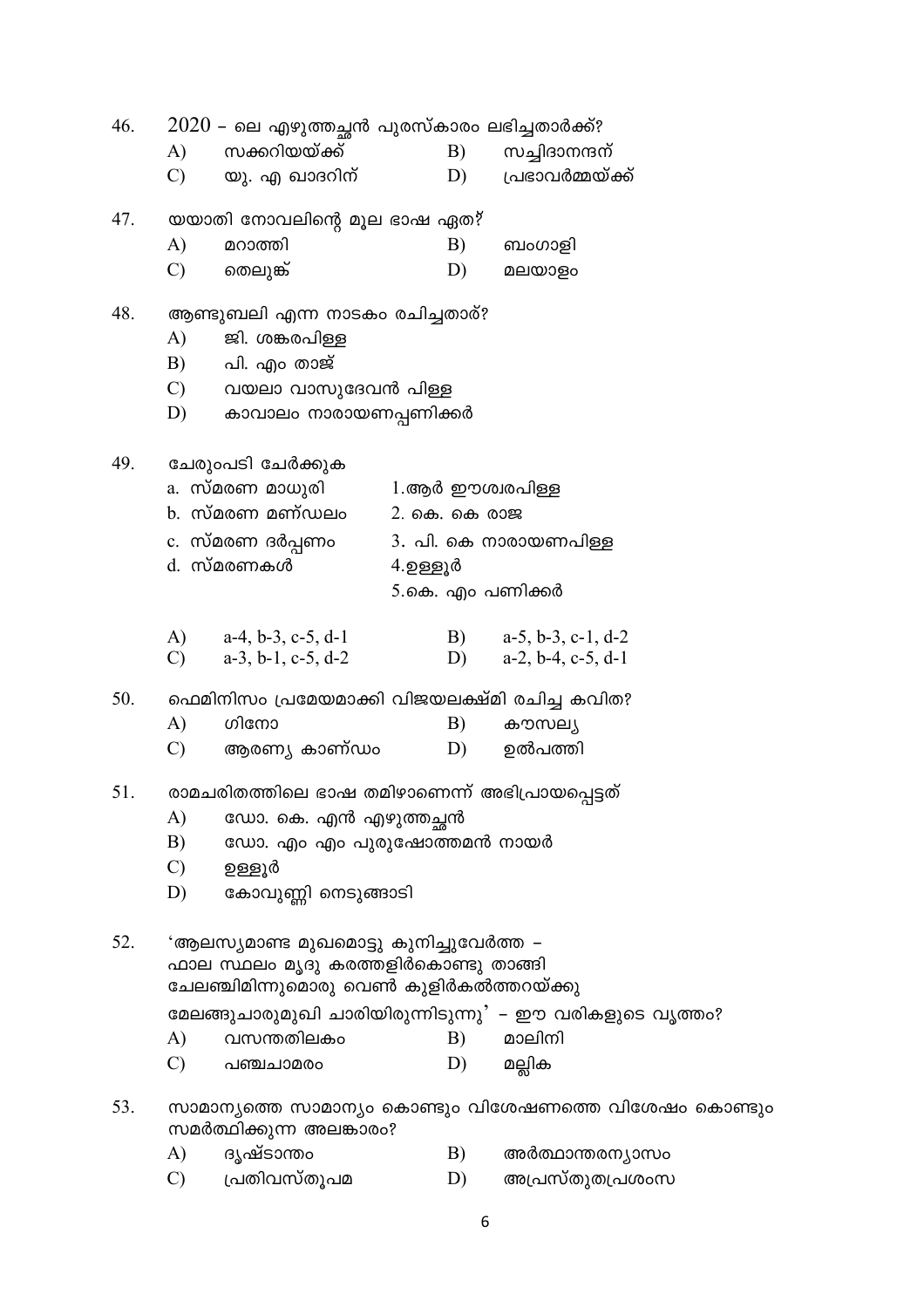54. ചേരുംപടി ചേർത്തഴുതുക a. ജി. ശങ്കരക്കുറുപ് 1. ജീവിതോത്സവം b. എം പി. അപ്പൻ 2. മദിരോത്സവം c. ചങ്ങമ്പുഴ 3. ആനന്ദഗീത 4. വിലാസലഹരി d. കെ. എം പണിക്കർ 5. രസികരസായനം  $\bf{A}$  $a-5$ ,  $b-4$ ,  $c-1$ ,  $d-2$  $B)$  $a-4, b-1, c-2, d-5$  $\mathcal{C}$  $a-4, b-5, c-1, d-3$ D)  $a-3$ ,  $b-1$ ,  $c-2$ ,  $d-5$ 55. 'വാൻഗോക്കിന്റെ ചെവി' ഏത് വിഭാഗത്തിൽപ്പെടുന്ന കവിതയാണ്? ഖണ്ഡകാവ്യം ആക്ഷേപഹാസ്യം A) B)  $\mathcal{C}$ വിലാപകാവ്യം D) കാർട്ടുൺ കവിത താഴെപറയുന്നവരിൽ'നീലത്താമര' എന്ന ചിത്രം സംവിധാനം ചെയ്തത് 56. ആര്?  $\bf{A}$ എം. ടി വാസുദേവൻ നായർ  $B)$ ഹരിഹരൻ ഐ വി ശശി യൂസഫലി കേച്ചേരി  $\mathcal{C}$ D) 57. കോട്ടം വിട്ട കോട്ടയം കഥകളിൽ പെടാത്തത്?  $\bf{A}$ ബകവധം  $B)$ കിർമ്മീര വധം  $\mathcal{C}$ D) നിവാതകവചകാലകേയ വധം ദുര്യോധന വധം 58. ചേരുംപടി ചേർത്തെഴുതുക  $1.$  വി ജെ ജയിംസ് a.ജീവിതത്തിന്റെ പുസ്തക<del>ം</del> b.ആയുസ്സിന്റെ പുസ്തക<del>ം</del> 2. സുഭാഷ് ചന്ദ്രൻ c. പുറപ്പാടിന്റെ പുസ്തക<del>്ക</del>ം: 3. ബന്യാമിൻ d.പ്രവാചകൻമാരുടെ രണ്ടാം പുസ്തകം 4. കെ. പി രാമനുണ്ണി 5. സി വി ബാലകൃഷ്ണൻ  $\bf{A}$  $a-4$ ,  $b-5$ ,  $c-1$ ,  $d-3$  $a-5$ ,  $b-1$ ,  $c-2$ ,  $d-3$ B)  $\mathcal{C}$  $a-3$ ,  $b-5$ ,  $c-1$ ,  $d-2$  $D)$  $a-2, b-3, c-1, d-5$ 59. 'രാവണവധം' എന്നും പേരുള്ള മഹാകാവ്യം? ജാനകീഹരണം  $\bf{A}$  $B)$ കുമാരസംഭവം  $\mathcal{C}$ ഭട്ടികാവ്യം  $D)$ രഘുവംശം 60. വ്യത്യസ്തമായ ഉപമാനോപമേയ വാക്യങ്ങളിൽ ഒരേ ധർമ്മം തന്നെ ശബ്ദ ഭേദത്തോടെ പ്രതിപാദിച്ചാൽ – പ്രതിവസ്തുപമ ദൃഷ്ടാന്തം A) B)  $\mathcal{C}$ നിദർശന  $D)$ ഹേതുൽപ്രേക്ഷ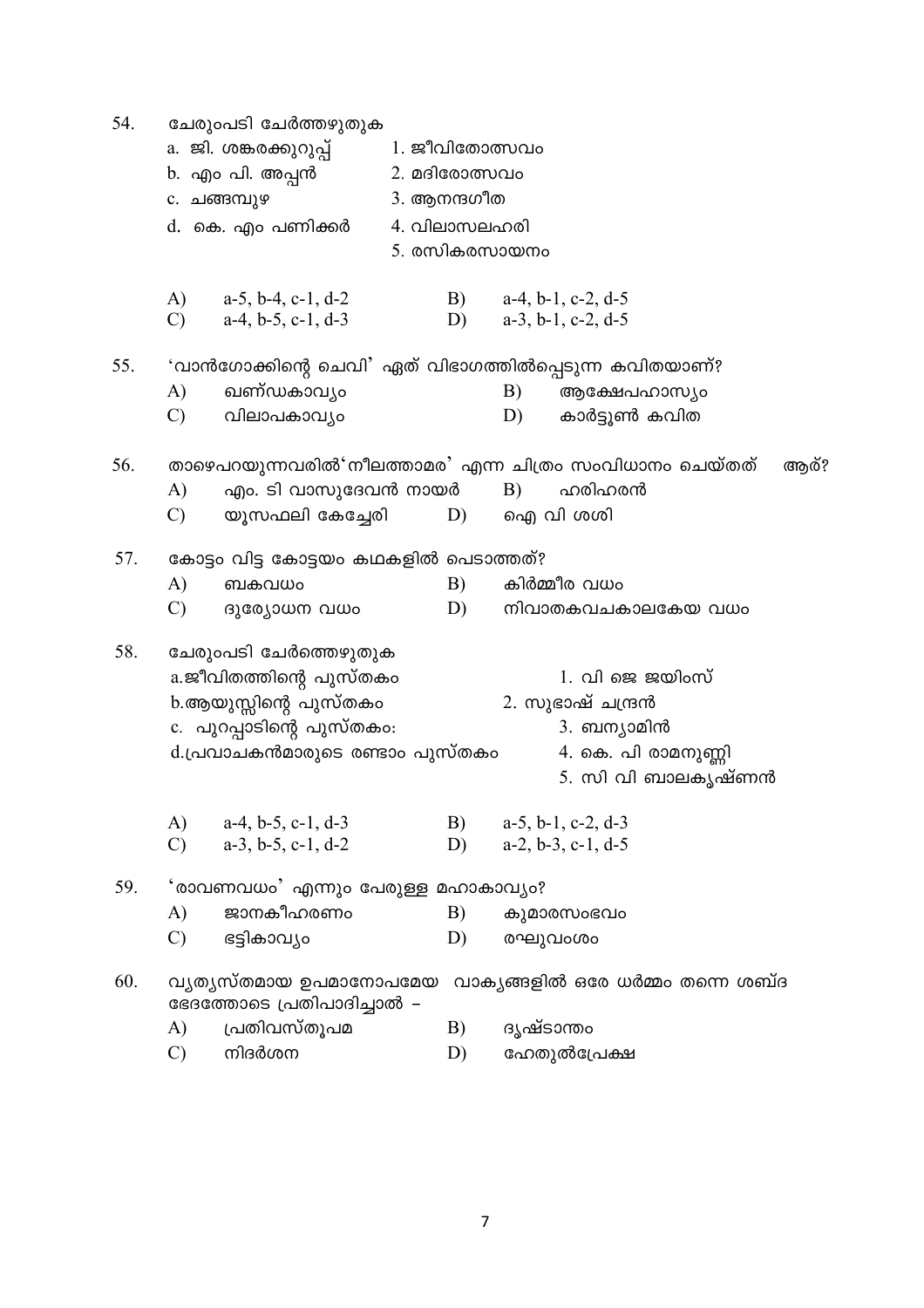$61$   $8.00005$   $6.0000$ 

| 01. | ചേരുറപട∟ ചേരക്കുക<br>a.ചെന്താർ<br>2. ദ്വിത്വസന്ധി<br>b.താമരയില<br>c.ചൂടു്<br>d. ചക്കപ്പഴ <del>ം</del>          | 1. ലോപസന്ധി<br>3. ആദേശസന്ധി<br>4. ആഗമസന്ധി<br>5. ഗുണസന്ധി |                                                                                                |  |  |
|-----|----------------------------------------------------------------------------------------------------------------|-----------------------------------------------------------|------------------------------------------------------------------------------------------------|--|--|
|     | A) $a-4, b-3, c-2, d-1$<br>C) $a-3, b-4, c-1, d-2$                                                             |                                                           | B) $a-2, b-1, c-5, d-3$<br>D) $a-4, b-1, c-5, d-3$                                             |  |  |
| 62. | സാഹിത്യമഞ്ജരി<br>A)<br>വിലാസലതിക<br>$\mathcal{C}$                                                              | B)<br>D)                                                  | വളളത്തോളിന്റെ ശൃംഗാര വിഷയങ്ങളായ ഒറ്റശ്ലോകങ്ങളുടെ സമാഹാരം ഏത്?<br>മണിമഞ്ജുഷ<br>വിലാസ ലഹരി       |  |  |
| 63. | വിദ്വാൻ പി.കേളുനായർ രചിച്ച സംഗീത നാടകം ഏത്?<br>A)<br>സദാരാമ<br>സംഗീതനൈഷധം<br>$\mathcal{C}$                     | B)<br>D)                                                  | പാക്കനാർ ചരിതം<br>സംഗീതഹരിശ്ചന്ദ്രം                                                            |  |  |
| 64. | യുവനോവലിസ്റ്റ് ആര്?<br>A)<br>അമൽ<br>$\mathcal{C}$<br>പ്രമോദ് രാമൻ                                              | B)<br>D)                                                  | ഉടൽഭൗതികം, സമ്പർക്കക്രാന്തി, 124 എന്നീ നോവലുകളിലൂടെ ശ്രദ്ധേയനായ<br>വിനോയ് തോമസ്<br>വി. ഷിനിലാൽ |  |  |
| 65. | ഓണവിജ്ഞാനകോശം എന്ന കൃതിയുടെ കർത്താവാര്?<br>A)<br>ഉള്ളൂർ<br>C)<br>കെ.എം. ജോർജ്ജ്                                | B)<br>D)                                                  | പി.സി. കർത്താ<br>വെട്ടം മാണി                                                                   |  |  |
| 66. | 'മരഭനയയയ' എന്നു ഗണക്രമം വരുന്ന സംസ്കൃത വ്യത്തം ഏത്?<br>സ്രഗ്ദ്ധര<br>A)<br>$\mathcal{C}$<br>ശാർദ്ദൂല വിക്രീഡിതം | B)<br>D                                                   | വസന്തതിലകം                                                                                     |  |  |
| 67. | ചേരും പടി ചേർക്കുക.<br>a. പാവങ്ങൾ<br>b. ആരോഗ്യനികേതനം<br>c ആരണ്യക്<br>d. ഭാരതീപുര <del>ം</del>                 | 3.                                                        | 1. സി. രാഘവൻ<br>2. നാലപ്പാട്ടു നാരായണമേനോൻ<br>4. പി. വാസുദേവക്കുറുപ്പ്<br>5.വേളൂർ കൃഷ്ണൻകുട്ടി |  |  |
|     | A)<br>$a-3$ , $b-1$ , $c-2$ , $d-4$                                                                            | B)                                                        | $a-4$ , $b-2$ , $c-1$ , $d-5$                                                                  |  |  |

C)  $a-2, b-3, c-4, d-1$  D)  $a-1, b-4, c-2, d-3$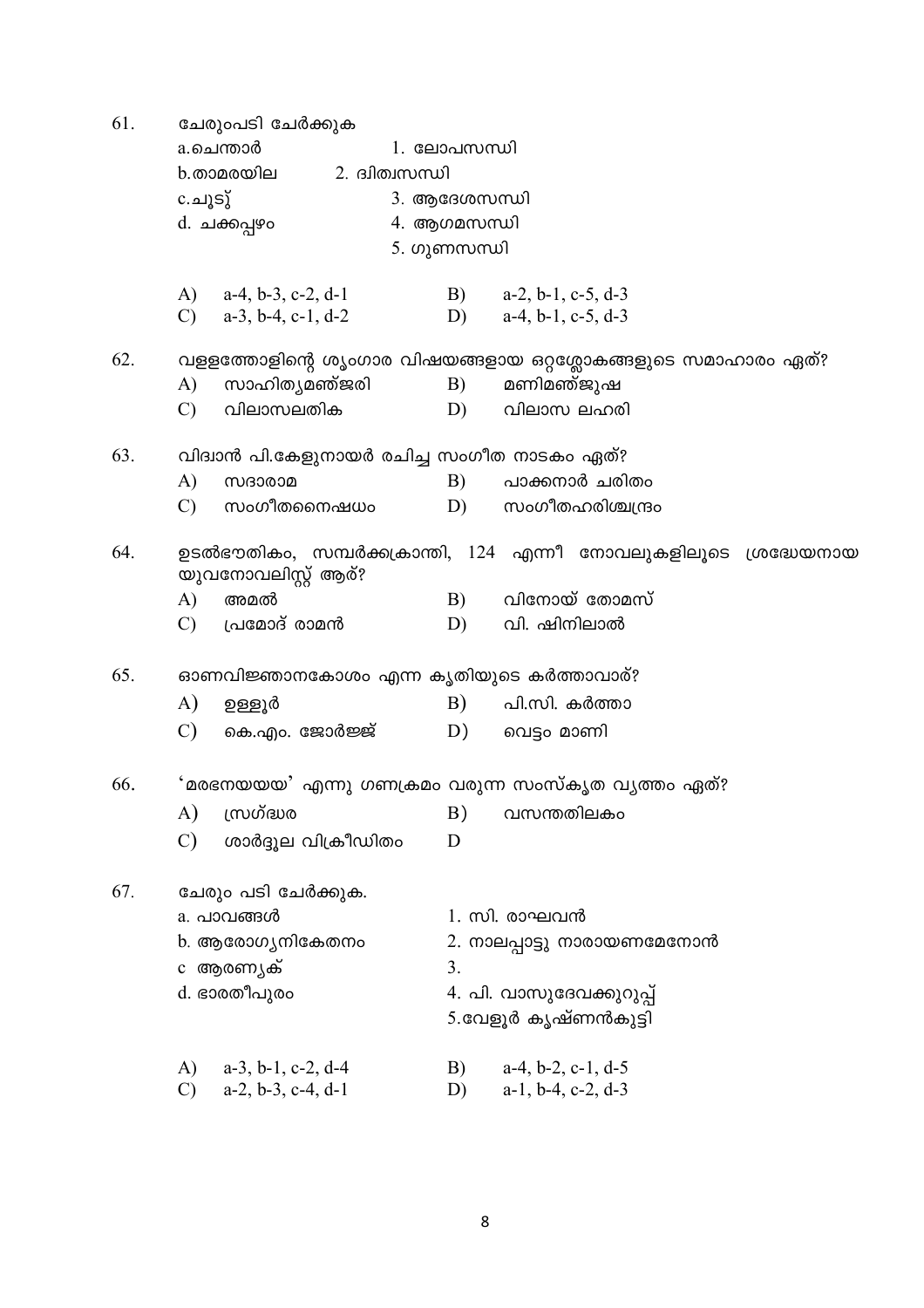68. തിരുവട്ടാർ നാരായണപിള്ള ഏതു മേഖലയുമായി ബന്ധപ്പെട്ടിരിക്കുന്നു?  $\overline{B}$  $\overline{A}$  $\lambda$  $\lambda$  $\mathcal{C}$ D  $\mathcal{E}$  $\mathcal{E}$ മലയാളത്തിലെ 69. ആദ്യ സിനിമയായ വിഗതകുമാരനിലെ നായികയായി അഭിനയിച്ചതാര്? A) മിസ്സ്കുമാരി  $B)$ പി.കെ. റോസി  $\mathcal{C}$ ) രാഗിണി  $D)$ ഷീല 70. താഴെപ്പറയുന്നവയിൽ തോട്ടയ്ക്കാട്ട് ഇക്കാവമ്മ രചിച്ച നാടക കൃതി ഏത്? കലഹിനീദമനകം  $\mathbf{A}$ )  $B)$ ലക്ഷണാസംഗം മനോരമാ വിജയം സുഭദ്രാർജ്ജുനം  $\mathcal{C}$ )  $D)$ 71. വൈക്കം സത്യഗ്രഹത്തോടനുബന്ധിച്ച് സവർണ്ണ ജാഥ നയിച്ചതാര്? സഹോദരൻ അയ്യപ്പൻ  $A)$  $B)$ സ്വാമി ആനന്ദതീർത്ഥൻ  $\mathcal{C}$ ) മന്നത്തു പദ്മനാഭൻ  $D)$ ചട്ടമ്പി സ്വാമികൾ 72. കുനൻ കുരിശു കലാപം നടന്ന വർഷം ഏത്? 1599  $\overline{A}$ ) 1888  $B)$  $\mathcal{C}$ ) 1653 1741  $D)$ 73. 'മലയാള ഭാഷാ പരിണാമം–സിദ്ധാന്തങ്ങളും വസ്തുതകളും'എന്ന കൃതി രചിച്ചതാര്?  $A)$ തിരുനല്ലൂർ കരുണാകരൻ B) സി.എൽ. ആന്റണി  $\mathcal{C}$ ) പി.വി. വേലായുധൻ പിള്ള  $D)$ ശാന്താ അഗസ്റ്റിൻ 74. വട്ടപ്പലക, ചതുരക്കിണറ്, ആയിരക്കലം എന്നീപദങ്ങൾ ലീലാതിലകത്തിലെ ഏതു സന്ധിസൂത്രത്തിന് ഉദാഹരണങ്ങളാണ്?  $A)$ വാദർദ്ധമാത്രോകാരഃ  $B)$ ളോനേ  $\mathcal{C}$ )  $D)$ ഓർന്നിത്യം ക്വചില്ലോപ 75 ചേരുംപടി ചേർക്കുക. a. പലലോകം പലകാലം 1. കെ.എം. പണിക്കർ b. പത്ര പ്രവർത്തകന്റെ യാത്രകൾ 2. എസ്സ്.കെ.പൊറ്റക്കാട് 3. കെ. സച്ചിദാനന്ദൻ c. രണ്ടു ചൈനയിൽ d. ആൾക്കൂട്ടത്തിൽ തനിയെ 4. എം.ടി. വാസുദേവൻ നായർ 5. വി.കെ. മാധവൻകുട്ടി  $a-2$ ,  $b-4$ ,  $c-5$ ,  $d-3$  $\mathbf{A}$  $a-4$ ,  $b-1$ ,  $c-3$ ,  $d-2$ B)  $\mathcal{C}$  $a-5$ ,  $b-3$ ,  $c-2$ ,  $d-1$ D)  $a-3$ ,  $b-5$ ,  $c-1$ ,  $d-4$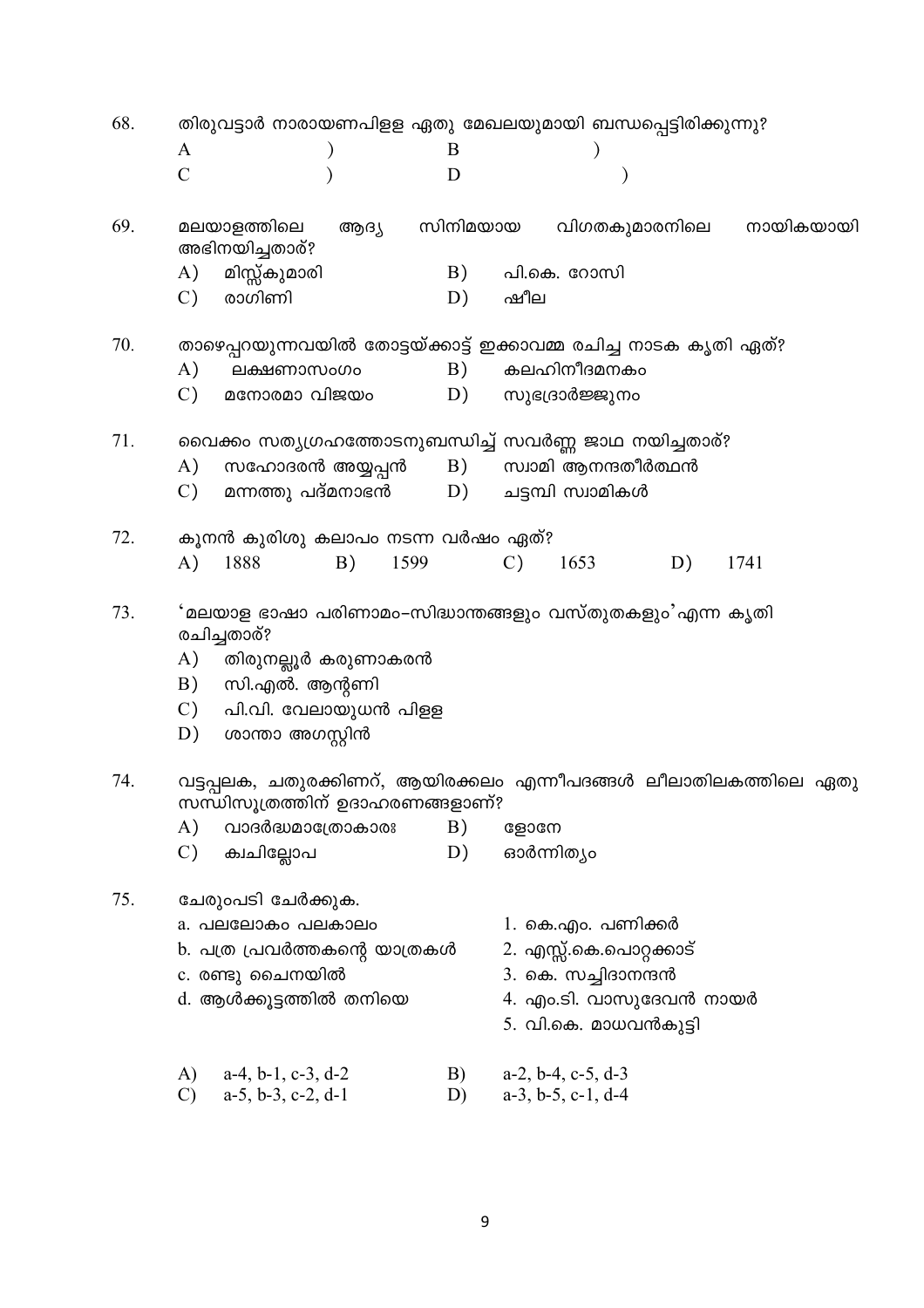- 76. പയ്യന്നൂർ പാട്ടിന് പയ്യന്നൂർ പട്ടോല എന്നു പേരിട്ട് പരാമർശിച്ച പണ്ഡിതൻ ആര്?
	- വില്യം ലോഗൻ  $(A)$
- കെ.എം. ജോർജ്ജ്  $B)$
- $\mathcal{C}$ ) എൻ. കൃഷ്ണപിളള D) ഉള്ളൂർ
- 77. താഴെപ്പറയുന്നവയിൽ ഒ.എൻ.വിയുടെ ഗാനസമാഹാരം ഏത്?
	- $A)$ ഹൃദയ സരസ്സ് B) നാഴൂരിപ്പാല്
	- $\overline{C}$ മാണികൃവീണ  $D)$ കൂടജാദ്രിയിൽ

### ആതുരാലയം പശ്ചാത്തലമായ 'ആതുരം' എന്ന നോവൽ രചിച്ചതാര്? 78.

- $A)$ ഡോ.പൂനത്തിൽ കൂഞ്ഞബ്ദുള്ള
- $B)$ ഡോ.ഖദീജാമുംതാസ്
- $\mathcal{C}$ ) ജി.ആർ.ഇന്ദുഗോപൻ
- ടി.ഡി.രാമകൃഷ്ണൻ  $D)$

 $A)$ 

- 'മാണി മാധവീയം' എന്ന ജീവചരിത്രകൃതി രചിച്ചതാര്? 79.
	- മേലത്ത് ചന്ദ്രശേഖരൻ B) ബഷീർ ചുങ്കത്തറ
	- $\mathcal{C}$ ) ദാസ് ഭാർഗവീനിലയം D) ഭാനുപ്രകാശ്
- 80. മലയാളത്തിലെ ആദ്യ ചെറുകഥയായി വിശേഷിപ്പിക്കപ്പെടുന്ന 'വാസനാവികൃതി' ഏത് മാസികയിലാണ് അച്ചടിച്ച് വന്നത്?
	- $\mathbf{A}$ രസികരഞ്ജിനി B) ഭാഷാപോഷിണി
	- $\mathcal{C}$ )  $D)$ വിദ്യാവിനോദിനി വിദ്യാവിലാസിനി
- 81. ഒരു സ്ത്രീ എഴുതിയ വിലാപകാവ്യം എന്ന നിലയിൽ പ്രസക്തമായ 'അശ്രൂപൂജ' അരുടെതാണ്?
	- സിസ്റ്റർ മേരി ബനീഞ്ജ B) എം. ലീലാവതി  $\mathbf{A}$
	- ബാലാമണിയമ്മ  $\mathcal{C}$ )  $D)$ സുഗതകുമാരി

#### 82. 'കഥയും പരിസ്ഥിതിയും' എന്ന വിമർശനകൃതി എഴുതിയതാര്?

- ടി.ടി. ശ്രീകുമാർ  $A)$ പി.പി. രവീന്ദ്രൻ  $B)$
- $\mathcal{C}$ ) ജി. മധുസുദനൻ  $D)$ ശാരദക്കുട്ടി

#### 83. കഥകളിയിലെ മേളപ്പദത്തിന് അധാരമായ 'മഞ്ജ്വതര' ൶൬ ഗാനം ഏതു കൃതിയുമായി ബന്ധപ്പെട്ടിരിക്കുന്നു.

ലീലാതിലകം

B)

- $(A)$ ഗീതാഗോവിന്ദം  $B)$ രഘുവംശം
- $\mathcal{C}$ ) കൃഷ്ണഗാഥ  $D)$ മേഘസന്ദേശം
- 84 'നാമലിംഗാനുശാസനം' എന്നുകൂടി പേരുള്ള കൃതി ഏത്?
	- $\mathbf{A}$ ) പാണിനീയം
	- $\mathcal{C}$ )  $D)$ അമരകോശം വാകൃപദീയം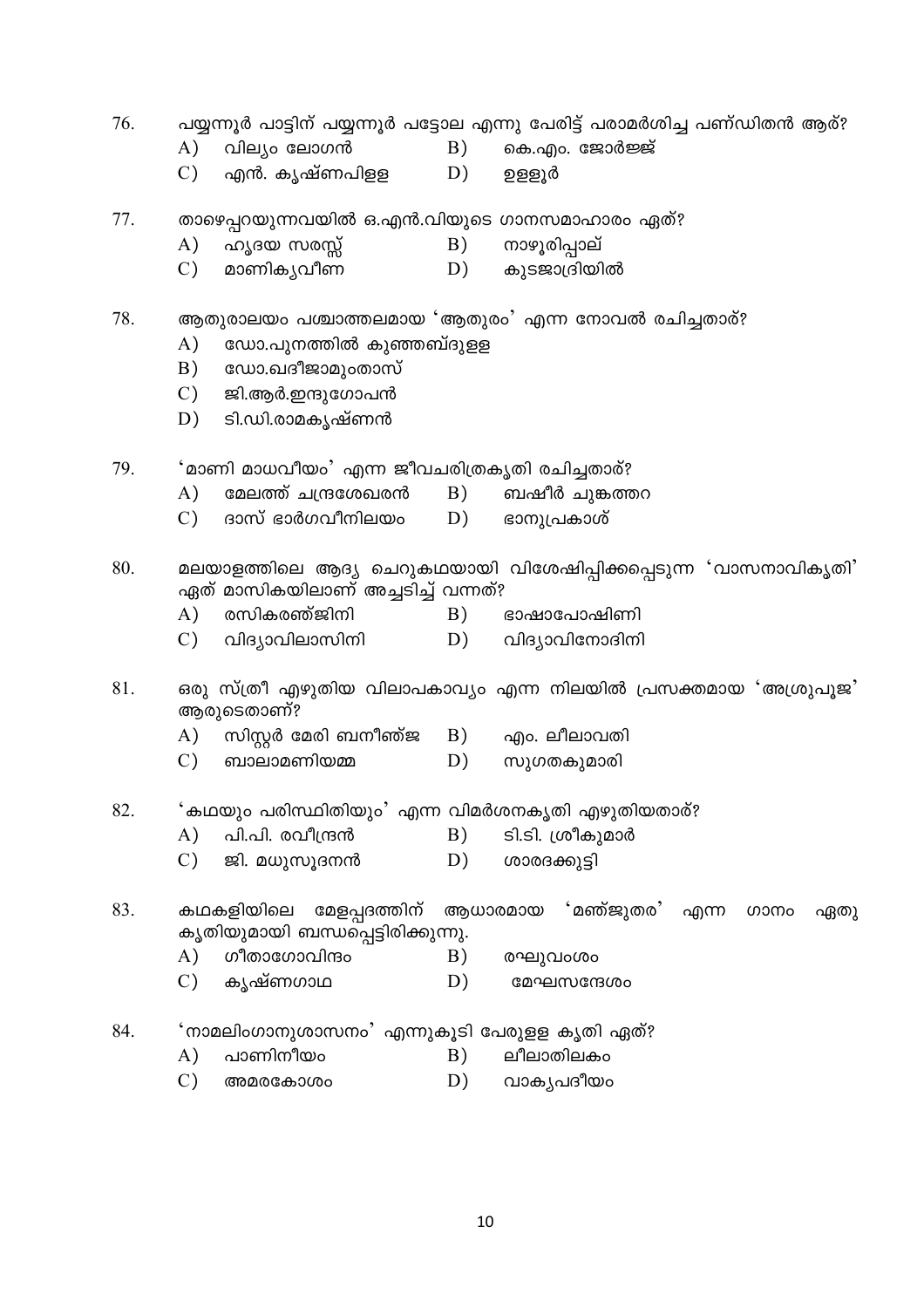| A)                                                                          |           |                                    | B)                                                                                                                                                                                                     |                                                                                                                       |       |                                                                                                                                                      |         |                                                                                                                                                                                                                                                                                                                                                                                                |
|-----------------------------------------------------------------------------|-----------|------------------------------------|--------------------------------------------------------------------------------------------------------------------------------------------------------------------------------------------------------|-----------------------------------------------------------------------------------------------------------------------|-------|------------------------------------------------------------------------------------------------------------------------------------------------------|---------|------------------------------------------------------------------------------------------------------------------------------------------------------------------------------------------------------------------------------------------------------------------------------------------------------------------------------------------------------------------------------------------------|
| $\mathcal{C}$                                                               | ഗീതകം     |                                    | D)                                                                                                                                                                                                     |                                                                                                                       |       |                                                                                                                                                      |         |                                                                                                                                                                                                                                                                                                                                                                                                |
|                                                                             |           |                                    |                                                                                                                                                                                                        |                                                                                                                       |       |                                                                                                                                                      |         |                                                                                                                                                                                                                                                                                                                                                                                                |
| $\mathbf{A}$ )                                                              | വിഭക്തി   |                                    |                                                                                                                                                                                                        | $\mathcal{C}$ )                                                                                                       | ഇടനില | D)                                                                                                                                                   | വിഭാവകം |                                                                                                                                                                                                                                                                                                                                                                                                |
|                                                                             |           |                                    |                                                                                                                                                                                                        |                                                                                                                       |       |                                                                                                                                                      | അംഗത്വം | നല്കി                                                                                                                                                                                                                                                                                                                                                                                          |
| 'ചേരമർ മഹാജൻ സഭ' സ്ഥാപിച്ചതാര്?                                             |           |                                    |                                                                                                                                                                                                        |                                                                                                                       |       |                                                                                                                                                      |         |                                                                                                                                                                                                                                                                                                                                                                                                |
| A)                                                                          |           |                                    | B)                                                                                                                                                                                                     |                                                                                                                       |       |                                                                                                                                                      |         |                                                                                                                                                                                                                                                                                                                                                                                                |
| $\mathcal{C}$ )                                                             |           |                                    | D)                                                                                                                                                                                                     |                                                                                                                       |       |                                                                                                                                                      |         |                                                                                                                                                                                                                                                                                                                                                                                                |
|                                                                             |           |                                    |                                                                                                                                                                                                        |                                                                                                                       |       |                                                                                                                                                      |         |                                                                                                                                                                                                                                                                                                                                                                                                |
| നമുക്ക് പൂർണ്ണ സ്വാതന്ത്ര്യമായ്'–എന്ന് പ്രഖ്യാപിച്ച സാമൂഹിക പരിഷ്ക്കർത്താവ് |           |                                    |                                                                                                                                                                                                        |                                                                                                                       |       |                                                                                                                                                      |         |                                                                                                                                                                                                                                                                                                                                                                                                |
| A)                                                                          |           |                                    | B)                                                                                                                                                                                                     |                                                                                                                       |       |                                                                                                                                                      |         |                                                                                                                                                                                                                                                                                                                                                                                                |
| $\mathcal{C}$ )                                                             |           |                                    | D)                                                                                                                                                                                                     |                                                                                                                       |       |                                                                                                                                                      |         |                                                                                                                                                                                                                                                                                                                                                                                                |
|                                                                             |           |                                    |                                                                                                                                                                                                        |                                                                                                                       |       |                                                                                                                                                      |         |                                                                                                                                                                                                                                                                                                                                                                                                |
| $\mathbf{A}$                                                                | ശ്രാവസ്തി |                                    | B)                                                                                                                                                                                                     |                                                                                                                       |       |                                                                                                                                                      |         |                                                                                                                                                                                                                                                                                                                                                                                                |
| $\mathcal{C}$                                                               | ഏറനാട്    |                                    | D)                                                                                                                                                                                                     |                                                                                                                       |       |                                                                                                                                                      |         |                                                                                                                                                                                                                                                                                                                                                                                                |
| "അറിവിൻ വെളിച്ചമേ,                                                          |           |                                    |                                                                                                                                                                                                        |                                                                                                                       |       |                                                                                                                                                      |         |                                                                                                                                                                                                                                                                                                                                                                                                |
| ദൂരെപ്പോ ദൂരെപ്പോ നീ                                                        |           |                                    |                                                                                                                                                                                                        |                                                                                                                       |       |                                                                                                                                                      |         |                                                                                                                                                                                                                                                                                                                                                                                                |
|                                                                             |           |                                    |                                                                                                                                                                                                        |                                                                                                                       |       |                                                                                                                                                      |         |                                                                                                                                                                                                                                                                                                                                                                                                |
|                                                                             |           |                                    |                                                                                                                                                                                                        |                                                                                                                       |       |                                                                                                                                                      |         |                                                                                                                                                                                                                                                                                                                                                                                                |
| $\mathcal{C}$                                                               | ഇടശ്ശേരി  |                                    |                                                                                                                                                                                                        |                                                                                                                       |       |                                                                                                                                                      |         |                                                                                                                                                                                                                                                                                                                                                                                                |
| താഴെപ്പറയുന്നവയിൽ കേസരി ബാലകൃഷ്ണപിളള അവതാരിക എഴുതാത്ത                       |           |                                    |                                                                                                                                                                                                        |                                                                                                                       |       |                                                                                                                                                      |         |                                                                                                                                                                                                                                                                                                                                                                                                |
|                                                                             |           |                                    |                                                                                                                                                                                                        |                                                                                                                       |       |                                                                                                                                                      |         |                                                                                                                                                                                                                                                                                                                                                                                                |
| $\mathcal{C}$                                                               | മണിനാദം   |                                    | D)                                                                                                                                                                                                     |                                                                                                                       |       |                                                                                                                                                      |         |                                                                                                                                                                                                                                                                                                                                                                                                |
| ഇതിഹാസ നായികമാരെപ്പറ്റി 'സീതമുതൽ സത്യവതി വരെ' എന്ന പഠനം                     |           |                                    |                                                                                                                                                                                                        |                                                                                                                       |       |                                                                                                                                                      |         |                                                                                                                                                                                                                                                                                                                                                                                                |
| $\mathbf{A}$                                                                |           |                                    |                                                                                                                                                                                                        |                                                                                                                       |       |                                                                                                                                                      |         |                                                                                                                                                                                                                                                                                                                                                                                                |
| B)                                                                          |           |                                    |                                                                                                                                                                                                        |                                                                                                                       |       |                                                                                                                                                      |         |                                                                                                                                                                                                                                                                                                                                                                                                |
| $\mathcal{C}$                                                               |           |                                    |                                                                                                                                                                                                        |                                                                                                                       |       |                                                                                                                                                      |         |                                                                                                                                                                                                                                                                                                                                                                                                |
| D)                                                                          |           |                                    |                                                                                                                                                                                                        |                                                                                                                       |       |                                                                                                                                                      |         |                                                                                                                                                                                                                                                                                                                                                                                                |
|                                                                             | A)        | ആര്?<br>കടത്തുവഞ്ചി<br>എഴുതിയതാര്? | സന്ദേശകാവ്യം<br>B)<br>കുമാരഗുരുദേവൻ<br>വാഗ്ഭടാനന്ദൻ<br>'അടിമനുകം തകർന്നുപോയ്<br>അടിമയോല അഴിഞ്ഞുപോയ്<br>ബ്രഹ്മാനന്ദ ശിവയോഗി<br>കാവൃസമാഹാരം ഏത്?<br>എം.പി പോൾ<br>ഡോ. എം.ലീലാവതി<br>കുറ്റിപ്പുഴ കൃഷ്ണപിളള | ഭേദകം<br>വൈകുണ്ഠസ്വാമികൾ<br>വെറുതേ സൗന്ദര്യത്തെക്കാണുന്ന<br>കൺപൊട്ടിച്ചു''–ആരുടെ വരികൾ?<br>B)<br>ലളിതാംബിക അന്തർജ്ജനം | D)    | മലയാളത്തിലെ സ്വന്തം കാവ്യരൂപം ഇവയിൽ ഏത്?<br>വഞ്ചിപ്പാട്ട്<br>മുക്തകം<br>അയ്യൻകാളി<br>ഹിമാലയം<br>ഉത്തരമഥുര<br>A) വൈലോപ്പിളളി   B) ജി. ശങ്കരക്കുറുപ്പ് |         | പ്രകൃതി പ്രതൃയങ്ങൾ തമ്മിൽ ചേരുന്നിടത്ത് വാക്കുകളുടെ യോജിപ്പിന്റെ<br>ഭംഗിക്കുവേണ്ടി ചേർക്കുന്ന അക്ഷരങ്ങൾക്ക് ഏ.ആർ. നൽകുന്ന പേരെന്ത്?<br>ഹിന്ദുക്കളിലെയും ക്രിസ്ത്യാനികളിലെയും അധഃകൃതർക്ക്<br>പാമ്പാടി ജോൺജോസഫ്<br>അയ്യാ വൈകുണ്ഠ സ്വാമികൾ<br>പൊയ്കയിൽ അപ്പച്ചൻ<br>കുമാരനാശാന്റെ 'ദുരവസ്ഥ' എന്ന കൃതിയുടെ പശ്ചാത്തലം ഏത്?<br>പി. കുഞ്ഞിരാമൻ നായർ<br>സ്പന്ദിക്കുന്ന അസ്ഥിമാടം<br>ചിന്താവിഷ്ടയായ സീത |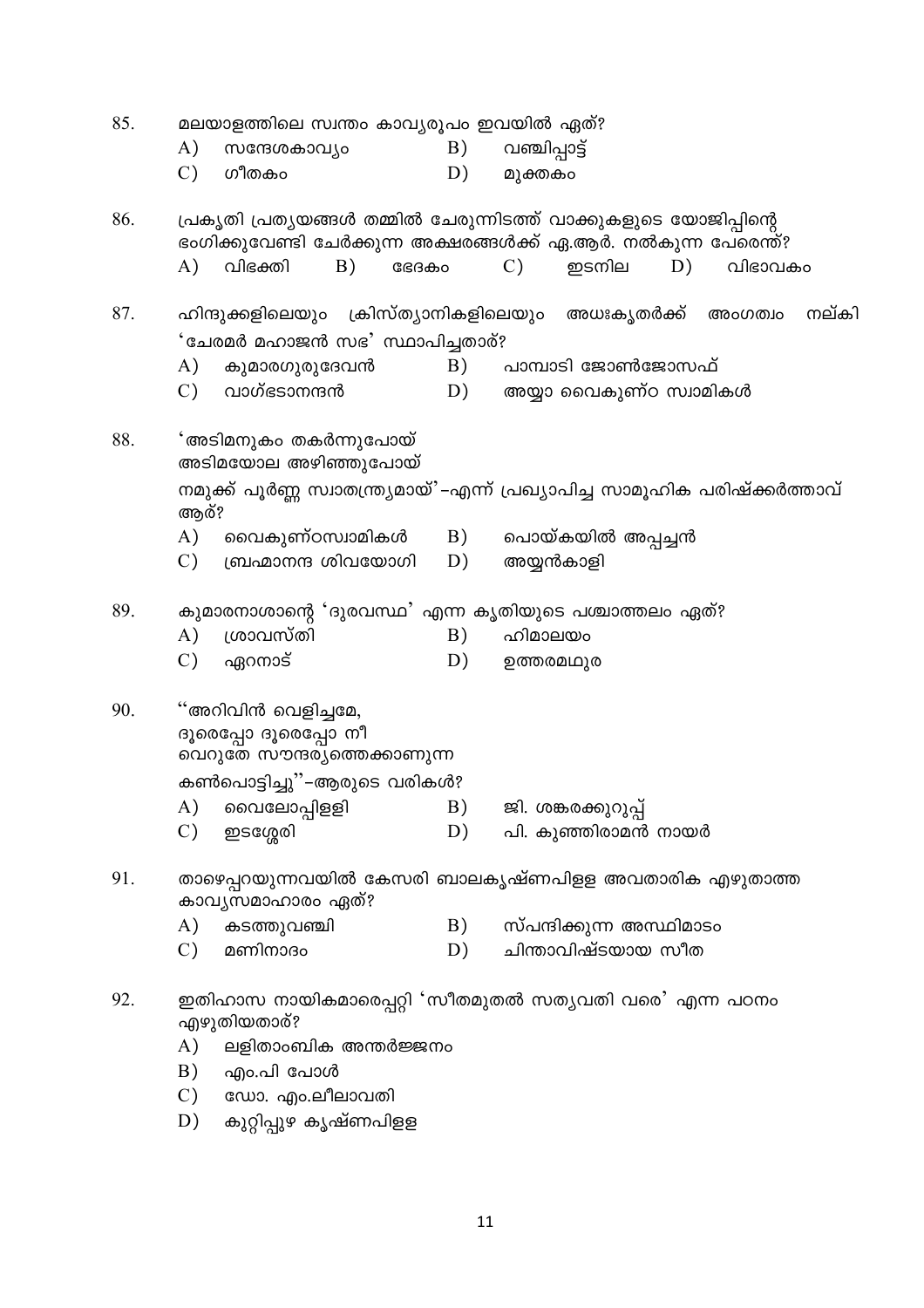| 93.  | 'പൊഞ്ഞാറ്' എന്ന നാട്ടുഭാഷാനിഘണ്ടുവിന്റെ എഡിറ്റർ ആര്?<br>ഡോ.കെ.എം.ജോർജ്ജ്<br>A)<br>കവിയൂർ മുരളി<br>B)<br>$\mathcal{C}$ )<br>അംബികാസുതൻ മാങ്ങാട്<br>ഡോ.പി.ജി.പദ്മിനി<br>D) |          |                                                                      |
|------|--------------------------------------------------------------------------------------------------------------------------------------------------------------------------|----------|----------------------------------------------------------------------|
| 94.  | കാവ്യം ഏത്?                                                                                                                                                              |          | പ്രാചീന മണിപ്രവാളകൃതികളിൽ കടുത്തുരുത്തി എന്ന സ്ഥലം കടന്നുവരുന്ന      |
|      | A)<br>ഉണ്ണുനീലീസന്ദേശം<br>ഉണ്ണിയച്ചീചരിതം<br>$\mathcal{C}$ )                                                                                                             | B)<br>D) | ഉണ്ണിയാടീചരിതം<br>ഉണ്ണിച്ചിരുതേവീചരിതം                               |
| 95.  | ചേരുംപടി ചേർക്കുക.                                                                                                                                                       |          |                                                                      |
|      | a. നഷ്ടനായിക                                                                                                                                                             |          | 1. പി.എ. ഉത്തമൻ                                                      |
|      | b. ചാവൊലി                                                                                                                                                                |          | 2. രമേശൻ ബ്ലാത്തൂര്                                                  |
|      | c. ആൽഫ                                                                                                                                                                   |          | 3. വിനു എബ്രഹാം                                                      |
|      | d. പെരും ആൾ                                                                                                                                                              |          | 4. കെ.പി.സുധീര                                                       |
|      |                                                                                                                                                                          |          | 5. ടി.ഡി.രാമകൃഷ്ണൻ                                                   |
|      | A) $a-2, b-3, c-1, d-5$                                                                                                                                                  |          | B) $a-5$ , b-4, c-2, d-1                                             |
|      | C) $a-3, b-1, c-5, d-2$                                                                                                                                                  |          | D) $a-4, b-5, c-3, d-1$                                              |
| 96.  | 'അച്ഛനമ്മമാർ' എന്ന പദത്തിന്റെ സമാസം എന്ത്?                                                                                                                               |          |                                                                      |
|      | തൽപ്പുരുഷൻ<br>A)                                                                                                                                                         | B)       | ബന്ദ്രി                                                              |
|      | $\mathcal{C}$<br>കർമ്മധാരയൻ                                                                                                                                              | D)       | ബഹുവ്രീഹി                                                            |
| 97.  | പരിഭാഷപ്പെടുത്തിയത്.                                                                                                                                                     |          | ബൈബിൾ പഴയ നിയമത്തിലെ ഉത്തമഗീതങ്ങളെ ചങ്ങമ്പുഴ ഏതു പേരിലാണ്            |
|      | A)<br>ദിവൃഗീതം B)                                                                                                                                                        |          | ഉത്തമഗീതം C) ദേവഗീത<br>D)<br>പ്രേമസംഗീതം                             |
| 98.  | താഴെപ്പറയുന്നവയിൽ കെ.പി.അപ്പന്റെ കൃതി ഏത്.?                                                                                                                              |          |                                                                      |
|      | A)<br>രോഗത്തിന്റെ പൂക്കൾ                                                                                                                                                 | B)       | കലിയുഗാരണ്യകങ്ങൾ                                                     |
|      | മാറുന്ന മലയാള നോവൽ D) കവിതയും ജനതയും<br>$\mathcal{C}$                                                                                                                    |          |                                                                      |
| 99.  | അഭിപ്രായപ്പെട്ടതാര്?                                                                                                                                                     |          | കേരള പാണിനീയം രണ്ടാംപതിപ്പിന് 'കാൽഡ്വലീയം' എന്ന പേരാണ് ചേരുന്നതെന്ന് |
|      | $\mathbf{A}$<br>കെ.ഗോദവർമ്മ                                                                                                                                              | B)       | സി.എൽ.ആന്റണി                                                         |
|      | $\mathcal{C}$<br>കെ.എം.ഡാനിയൽ                                                                                                                                            | D)       | കെ.എം.ജോർജ്ജ്                                                        |
| 100. | ശരിയായി പ്രയോഗിച്ചിരിക്കുന്ന പദം ഏത്?                                                                                                                                    |          |                                                                      |
|      | രക്ഷാകർത്താവ്<br>A)                                                                                                                                                      | B)       | പാലായനം                                                              |

 $(C)$  moraces D) വാല്മീകം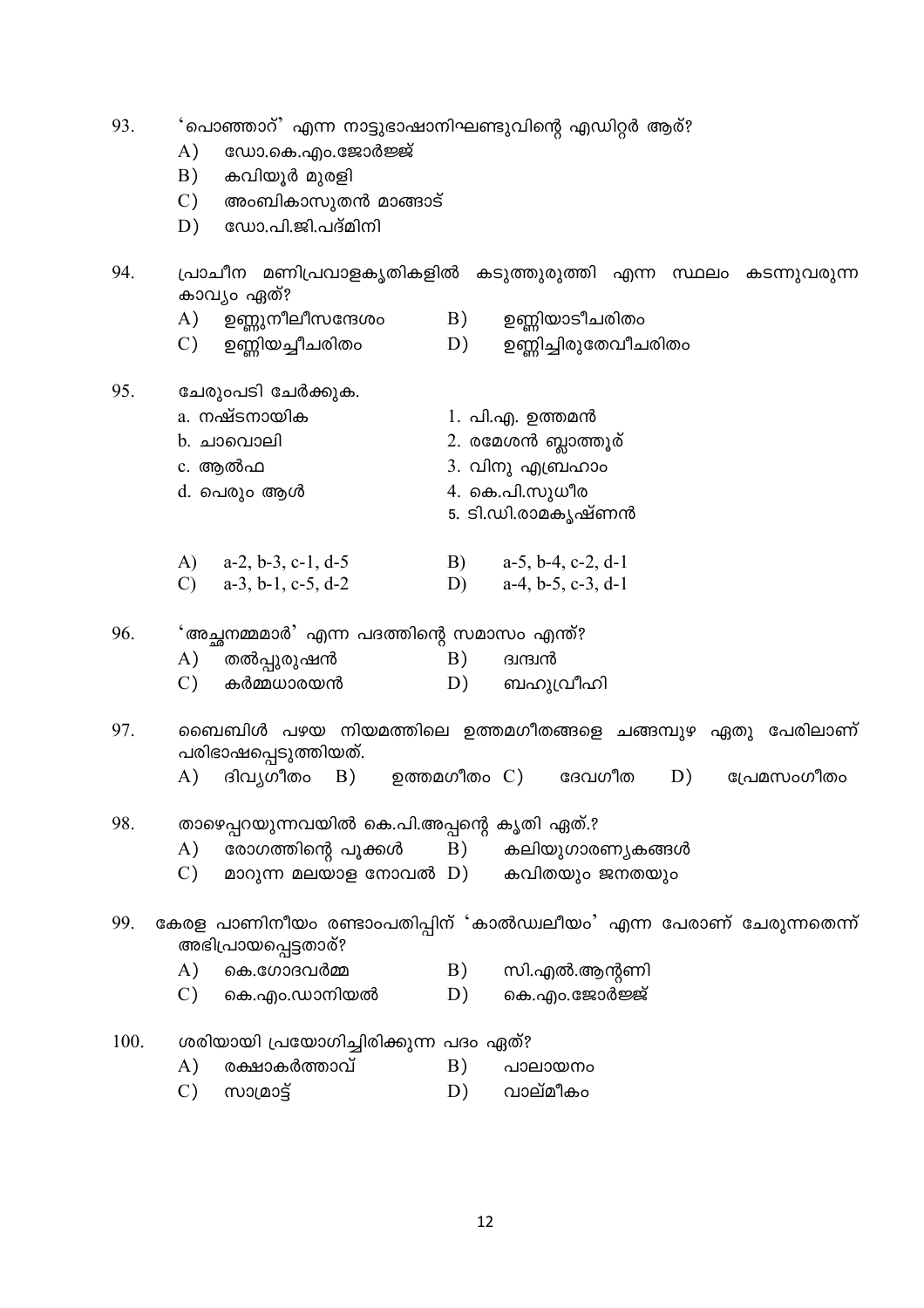| 101. | പ്രമാണിയായ<br>ജോസഫ്<br>റബ്ബാന്<br>ഭാസ്കര<br>രവിവർമ്മ<br>യഹൂദ<br>അവകാശാധികാരങ്ങൾ നൽകിക്കൊണ്ട് പുറപ്പെടുവിച്ച ശാസനം ഏത്? |  |  |  |  |  |  |
|------|------------------------------------------------------------------------------------------------------------------------|--|--|--|--|--|--|
|      | A) തരിസാപ്പളളി ശാസനം B)<br>ശ്രീമൂലവാതം ചെപ്പേട്                                                                        |  |  |  |  |  |  |
|      | $\mathcal{C}$ )<br>D) വാഴപ്പളളി ശാസനം<br>ജൂതശാസനം                                                                      |  |  |  |  |  |  |
| 102. | 'വാക്യം രസാത്മകം കാവ്യം' എന്നു നിർവചിച്ച വിശ്വനാഥന്റെ<br>ആലങ്കാരിക<br>ഗ്രന്ഥം ഏത്?                                     |  |  |  |  |  |  |
|      | A)<br>സാഹിത്യദർപ്പണം<br>B)<br>കാവ്യമീമാംസ                                                                              |  |  |  |  |  |  |
|      | $\mathcal{C}$ )<br>വ്യക്തി വിവേകം<br>D)<br>ധ്വന്യാലോകം                                                                 |  |  |  |  |  |  |
| 103. | 'മാർക്സിയൻ സാഹിതൃസിദ്ധാന്തം ; മിഥ്യയും യാഥാർത്ഥ്യവും' എന്ന കൃതി<br>രചിച്ചതാര്?                                         |  |  |  |  |  |  |
|      | A)<br>പി.ഗോവിന്ദപ്പിളള                                                                                                 |  |  |  |  |  |  |
|      | ഡോ.ജി.ബാലമോഹൻ തമ്പി<br>B)                                                                                              |  |  |  |  |  |  |
|      | $\mathcal{C}$ )<br>ഡോ.പി.കെ.പോക്കർ                                                                                     |  |  |  |  |  |  |
|      | D)<br>ഇ.എo.എസ്സ്                                                                                                       |  |  |  |  |  |  |
| 104. | കേരളവർമ്മയുടെ മണിപ്രവാള ശാകുന്തളം എന്ന വിവർത്തനം പ്രസിദ്ധീകരിച്ച<br>വർഷം ഏത്?                                          |  |  |  |  |  |  |
|      | 1882<br>A)<br>B)<br>1889<br>$C)$ 1895<br>1888<br>D)                                                                    |  |  |  |  |  |  |
| 105. | കാവ്യനിർമ്മാണശക്തിയായ ഭാവനയെ പ്രാഥമികം, ദ്വിതീയം എന്നു വിഭജിച്ച്<br>വിശദീകരിച്ചതാര്?                                   |  |  |  |  |  |  |
|      | വേർഡ്സ്വർത്ത്<br>A)<br>B)<br>ഷെല്ലി                                                                                    |  |  |  |  |  |  |
|      | $\mathcal{C}$ )<br>കോളറിഡ്ജ്<br>D)<br>ബൈറൺ                                                                             |  |  |  |  |  |  |
| 106. | താഴെപ്പറയുന്നവയിൽ യാത്രാ വിവരണശാഖയിൽ വരുന്ന പുസ്തകം ഏത്?                                                               |  |  |  |  |  |  |
|      | $\mathbf{A}$<br>B)<br>സമ്പർക്കക്രാന്തി<br>ഭാരതപര്യടനം                                                                  |  |  |  |  |  |  |
|      | ബിലാത്തിവിശേഷം<br>$\mathcal{C}$<br>D)<br>ഉണ്ണിക്കുട്ടന്റെ ലോകം                                                         |  |  |  |  |  |  |
| 107. | കിളിപ്പാട്ടു വൃത്തങ്ങളിൽ ഉൾപ്പെടുന്നത് ഏത്?                                                                            |  |  |  |  |  |  |
|      | B)<br>മഞ്ജരി<br>A)<br>നതോന്നത                                                                                          |  |  |  |  |  |  |
|      | $\mathcal{C}$ )<br>തരംഗിണി<br>D)<br>കേക                                                                                |  |  |  |  |  |  |
| 108. | തോപ്പിൽഭാസി ഉപയോഗിച്ചിരുന്ന തൂലികാനാമം എന്ത്?                                                                          |  |  |  |  |  |  |
|      | $\mathbf{A}$<br>B)<br>സോമൻ<br>നരേന്ദ്രൻ                                                                                |  |  |  |  |  |  |
|      | $\mathcal{C}$<br>D)<br>ബാലമുരളി<br>പ്രഭ                                                                                |  |  |  |  |  |  |
| 109. | 'നളിനി എന്ന കാവ്യശിൽപ്പം' എന്ന നിരൂപണം എഴുതിയതാര്?                                                                     |  |  |  |  |  |  |
|      | B)<br>എൻ.വി.കൃഷ്ണവാരൃർ<br>നിത്യചൈതന്യയതി<br>A)                                                                         |  |  |  |  |  |  |
|      | എം. ലീലാവതി<br>$\mathcal{C}$<br>D)<br>പ്രസന്നരാജൻ                                                                      |  |  |  |  |  |  |
|      |                                                                                                                        |  |  |  |  |  |  |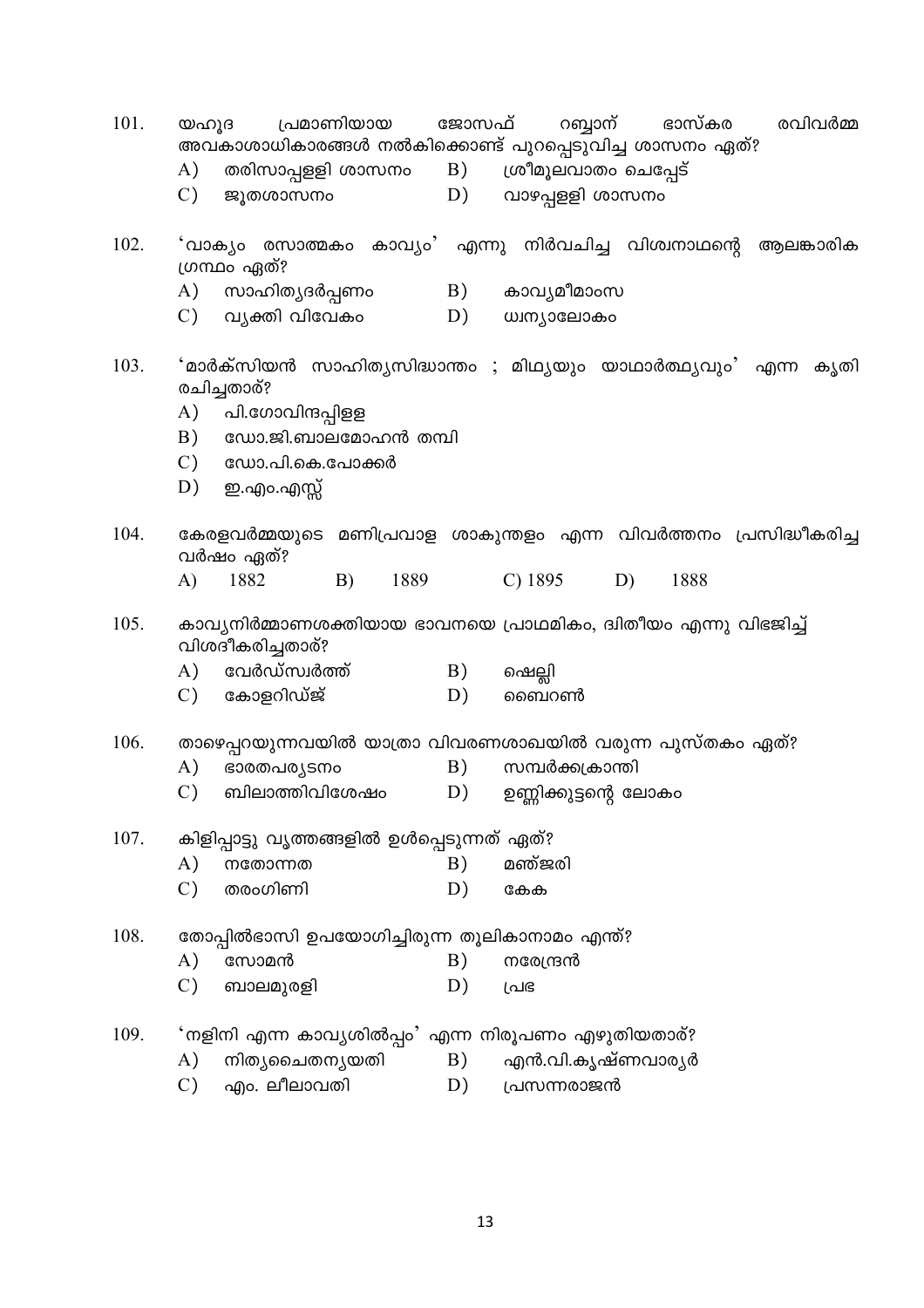| 1.1599<br>a. ക്ഷേത്രപ്രവേശന വിളംബരം<br>b. ഉദയം പേരൂർ സൂനഹദോസ്<br>2.1937<br>c. തിരുവിതാംകൂർ–കൊച്ചി സംയോജനം<br>3.1956<br>d. ജീവൽ സാഹിത്യ സംഘടന<br>4.1936<br>5.1949<br>B)<br>A) $a-3$ , b-2, c-4, d-1<br>$a-5$ , $b-4$ , $c-2$ , $d-3$<br>$a-4, b-1, c-5, d-2$<br>$a-2, b-3, c-1, d-5$<br>$\mathcal{C}$<br>D)<br>ലളിതാംബിക അന്തർജനത്തിന്റെ 'അഗ്നിസാക്ഷി' എന്ന നോവൽ ചലച്ചിത്രമാക്കി<br>111.<br>സംവിധാനം ചെയ്തതാര്?<br>A) ടി.വി.ചന്ദ്രൻ<br>B)<br>ശ്യാമപ്രസാദ്<br>$\mathcal{C}$ )<br>ഷാജി എൻ.കരുൺ<br>കമൽ<br>D)<br>സച്ചിദാനന്ദൻ എഡിറ്റ് ചെയ്ത ബ്ലോഗ് കവിതകളുടെ സമാഹാരം ഏത്?<br>112.<br>നേർവഴികൾ<br>കവിതാവർഷം<br>A)<br>B)<br>$\mathcal{C}$<br>മൂന്നാമിടം<br>നാലാമിടം<br>D)<br>113.<br>ചേരുംപടി ചേർക്കുക.<br>1. അയ്യപ്പപ്പണിക്കർ<br>a. അക്ഷരം<br>b. സമകാലീന കവിത<br>2. സുഗതകുമാരി<br>c. കേരള കവിത<br>3. എ.അയ്യപ്പൻ<br>4. ഡി.വിനയചന്ദ്രൻ<br>d. തളിര്<br>5. കെ.ജി.ശങ്കരപ്പിളള<br>B) $a-3, b-5, c-1, d-2$<br>A) $a-4, b-3, c-5, d-1$<br>$\mathcal{C}$<br>$a-5$ , b-2, c-4, d-1<br>$a-2$ , $b-1$ , $c-3$ , $d-5$<br>D)<br>നരേന്ദ്രപ്രസാദിനെ സ്മരിക്കുന്ന 'പ്രതിനായകൻ' എന്ന കവിത രചിച്ചതാര്?<br>114.<br>ബാലചന്ദ്രൻ ചുളളിക്കാട് B) സച്ചിദാനന്ദൻ<br>$\mathbf{A}$<br>ടി.പി.രാജീവൻ<br>$\mathcal{C}$<br>D)<br>രാവുണ്ണി<br>താഴെപ്പറയുന്നവയിൽഉദാത്തതയെക്കുറിച്ചുളളലോംഗിനസ്സിന്റെ നിർവ്വചനത്തിൽ<br>115.<br>ഉൾപ്പെടാത്തത് ഏത്?<br>A)<br>യുക്തിബോധത്തെ തൃപ്തിപ്പെടുത്തുന്നു<br>ഭാഷയിലെ വൈശിഷ്ട്യവും ഔന്നതൃവുമാണ്<br>B)<br>മഹോന്നത മനസ്സിന്റെ നിർമ്മിതിയാണ്<br>$\mathcal{C}$<br>ഭാവനയിലൂടെ പ്രതിഫലിക്കുന്നു<br>D)<br>116.<br>മലയാളത്തിലെ ആദ്യചരിത്രനാടക കൃതി ഏത്?<br>ചക്കീചങ്കരം<br>$\mathbf{A}$<br>പഴശ്ശിരാജ<br>B) | 110. | ചേരുംപടി ചേർക്കുക.           |    |                      |  |  |  |  |
|--------------------------------------------------------------------------------------------------------------------------------------------------------------------------------------------------------------------------------------------------------------------------------------------------------------------------------------------------------------------------------------------------------------------------------------------------------------------------------------------------------------------------------------------------------------------------------------------------------------------------------------------------------------------------------------------------------------------------------------------------------------------------------------------------------------------------------------------------------------------------------------------------------------------------------------------------------------------------------------------------------------------------------------------------------------------------------------------------------------------------------------------------------------------------------------------------------------------------------------------------------------------------------------------------------------------------------------------------------------------------------------------------------------------------------------------------------------------------------------------------------------------------------------------------------------------------------------------|------|------------------------------|----|----------------------|--|--|--|--|
|                                                                                                                                                                                                                                                                                                                                                                                                                                                                                                                                                                                                                                                                                                                                                                                                                                                                                                                                                                                                                                                                                                                                                                                                                                                                                                                                                                                                                                                                                                                                                                                            |      |                              |    |                      |  |  |  |  |
|                                                                                                                                                                                                                                                                                                                                                                                                                                                                                                                                                                                                                                                                                                                                                                                                                                                                                                                                                                                                                                                                                                                                                                                                                                                                                                                                                                                                                                                                                                                                                                                            |      |                              |    |                      |  |  |  |  |
|                                                                                                                                                                                                                                                                                                                                                                                                                                                                                                                                                                                                                                                                                                                                                                                                                                                                                                                                                                                                                                                                                                                                                                                                                                                                                                                                                                                                                                                                                                                                                                                            |      |                              |    |                      |  |  |  |  |
|                                                                                                                                                                                                                                                                                                                                                                                                                                                                                                                                                                                                                                                                                                                                                                                                                                                                                                                                                                                                                                                                                                                                                                                                                                                                                                                                                                                                                                                                                                                                                                                            |      |                              |    |                      |  |  |  |  |
|                                                                                                                                                                                                                                                                                                                                                                                                                                                                                                                                                                                                                                                                                                                                                                                                                                                                                                                                                                                                                                                                                                                                                                                                                                                                                                                                                                                                                                                                                                                                                                                            |      |                              |    |                      |  |  |  |  |
|                                                                                                                                                                                                                                                                                                                                                                                                                                                                                                                                                                                                                                                                                                                                                                                                                                                                                                                                                                                                                                                                                                                                                                                                                                                                                                                                                                                                                                                                                                                                                                                            |      |                              |    |                      |  |  |  |  |
|                                                                                                                                                                                                                                                                                                                                                                                                                                                                                                                                                                                                                                                                                                                                                                                                                                                                                                                                                                                                                                                                                                                                                                                                                                                                                                                                                                                                                                                                                                                                                                                            |      |                              |    |                      |  |  |  |  |
|                                                                                                                                                                                                                                                                                                                                                                                                                                                                                                                                                                                                                                                                                                                                                                                                                                                                                                                                                                                                                                                                                                                                                                                                                                                                                                                                                                                                                                                                                                                                                                                            |      |                              |    |                      |  |  |  |  |
|                                                                                                                                                                                                                                                                                                                                                                                                                                                                                                                                                                                                                                                                                                                                                                                                                                                                                                                                                                                                                                                                                                                                                                                                                                                                                                                                                                                                                                                                                                                                                                                            |      |                              |    |                      |  |  |  |  |
|                                                                                                                                                                                                                                                                                                                                                                                                                                                                                                                                                                                                                                                                                                                                                                                                                                                                                                                                                                                                                                                                                                                                                                                                                                                                                                                                                                                                                                                                                                                                                                                            |      |                              |    |                      |  |  |  |  |
|                                                                                                                                                                                                                                                                                                                                                                                                                                                                                                                                                                                                                                                                                                                                                                                                                                                                                                                                                                                                                                                                                                                                                                                                                                                                                                                                                                                                                                                                                                                                                                                            |      |                              |    |                      |  |  |  |  |
|                                                                                                                                                                                                                                                                                                                                                                                                                                                                                                                                                                                                                                                                                                                                                                                                                                                                                                                                                                                                                                                                                                                                                                                                                                                                                                                                                                                                                                                                                                                                                                                            |      |                              |    |                      |  |  |  |  |
|                                                                                                                                                                                                                                                                                                                                                                                                                                                                                                                                                                                                                                                                                                                                                                                                                                                                                                                                                                                                                                                                                                                                                                                                                                                                                                                                                                                                                                                                                                                                                                                            |      |                              |    |                      |  |  |  |  |
|                                                                                                                                                                                                                                                                                                                                                                                                                                                                                                                                                                                                                                                                                                                                                                                                                                                                                                                                                                                                                                                                                                                                                                                                                                                                                                                                                                                                                                                                                                                                                                                            |      |                              |    |                      |  |  |  |  |
|                                                                                                                                                                                                                                                                                                                                                                                                                                                                                                                                                                                                                                                                                                                                                                                                                                                                                                                                                                                                                                                                                                                                                                                                                                                                                                                                                                                                                                                                                                                                                                                            |      |                              |    |                      |  |  |  |  |
|                                                                                                                                                                                                                                                                                                                                                                                                                                                                                                                                                                                                                                                                                                                                                                                                                                                                                                                                                                                                                                                                                                                                                                                                                                                                                                                                                                                                                                                                                                                                                                                            |      |                              |    |                      |  |  |  |  |
|                                                                                                                                                                                                                                                                                                                                                                                                                                                                                                                                                                                                                                                                                                                                                                                                                                                                                                                                                                                                                                                                                                                                                                                                                                                                                                                                                                                                                                                                                                                                                                                            |      |                              |    |                      |  |  |  |  |
|                                                                                                                                                                                                                                                                                                                                                                                                                                                                                                                                                                                                                                                                                                                                                                                                                                                                                                                                                                                                                                                                                                                                                                                                                                                                                                                                                                                                                                                                                                                                                                                            |      |                              |    |                      |  |  |  |  |
|                                                                                                                                                                                                                                                                                                                                                                                                                                                                                                                                                                                                                                                                                                                                                                                                                                                                                                                                                                                                                                                                                                                                                                                                                                                                                                                                                                                                                                                                                                                                                                                            |      |                              |    |                      |  |  |  |  |
|                                                                                                                                                                                                                                                                                                                                                                                                                                                                                                                                                                                                                                                                                                                                                                                                                                                                                                                                                                                                                                                                                                                                                                                                                                                                                                                                                                                                                                                                                                                                                                                            |      |                              |    |                      |  |  |  |  |
|                                                                                                                                                                                                                                                                                                                                                                                                                                                                                                                                                                                                                                                                                                                                                                                                                                                                                                                                                                                                                                                                                                                                                                                                                                                                                                                                                                                                                                                                                                                                                                                            |      |                              |    |                      |  |  |  |  |
|                                                                                                                                                                                                                                                                                                                                                                                                                                                                                                                                                                                                                                                                                                                                                                                                                                                                                                                                                                                                                                                                                                                                                                                                                                                                                                                                                                                                                                                                                                                                                                                            |      |                              |    |                      |  |  |  |  |
|                                                                                                                                                                                                                                                                                                                                                                                                                                                                                                                                                                                                                                                                                                                                                                                                                                                                                                                                                                                                                                                                                                                                                                                                                                                                                                                                                                                                                                                                                                                                                                                            |      |                              |    |                      |  |  |  |  |
|                                                                                                                                                                                                                                                                                                                                                                                                                                                                                                                                                                                                                                                                                                                                                                                                                                                                                                                                                                                                                                                                                                                                                                                                                                                                                                                                                                                                                                                                                                                                                                                            |      |                              |    |                      |  |  |  |  |
|                                                                                                                                                                                                                                                                                                                                                                                                                                                                                                                                                                                                                                                                                                                                                                                                                                                                                                                                                                                                                                                                                                                                                                                                                                                                                                                                                                                                                                                                                                                                                                                            |      |                              |    |                      |  |  |  |  |
|                                                                                                                                                                                                                                                                                                                                                                                                                                                                                                                                                                                                                                                                                                                                                                                                                                                                                                                                                                                                                                                                                                                                                                                                                                                                                                                                                                                                                                                                                                                                                                                            |      |                              |    |                      |  |  |  |  |
|                                                                                                                                                                                                                                                                                                                                                                                                                                                                                                                                                                                                                                                                                                                                                                                                                                                                                                                                                                                                                                                                                                                                                                                                                                                                                                                                                                                                                                                                                                                                                                                            |      |                              |    |                      |  |  |  |  |
|                                                                                                                                                                                                                                                                                                                                                                                                                                                                                                                                                                                                                                                                                                                                                                                                                                                                                                                                                                                                                                                                                                                                                                                                                                                                                                                                                                                                                                                                                                                                                                                            |      |                              |    |                      |  |  |  |  |
|                                                                                                                                                                                                                                                                                                                                                                                                                                                                                                                                                                                                                                                                                                                                                                                                                                                                                                                                                                                                                                                                                                                                                                                                                                                                                                                                                                                                                                                                                                                                                                                            |      |                              |    |                      |  |  |  |  |
|                                                                                                                                                                                                                                                                                                                                                                                                                                                                                                                                                                                                                                                                                                                                                                                                                                                                                                                                                                                                                                                                                                                                                                                                                                                                                                                                                                                                                                                                                                                                                                                            |      |                              |    |                      |  |  |  |  |
|                                                                                                                                                                                                                                                                                                                                                                                                                                                                                                                                                                                                                                                                                                                                                                                                                                                                                                                                                                                                                                                                                                                                                                                                                                                                                                                                                                                                                                                                                                                                                                                            |      |                              |    |                      |  |  |  |  |
|                                                                                                                                                                                                                                                                                                                                                                                                                                                                                                                                                                                                                                                                                                                                                                                                                                                                                                                                                                                                                                                                                                                                                                                                                                                                                                                                                                                                                                                                                                                                                                                            |      |                              |    |                      |  |  |  |  |
|                                                                                                                                                                                                                                                                                                                                                                                                                                                                                                                                                                                                                                                                                                                                                                                                                                                                                                                                                                                                                                                                                                                                                                                                                                                                                                                                                                                                                                                                                                                                                                                            |      |                              |    |                      |  |  |  |  |
|                                                                                                                                                                                                                                                                                                                                                                                                                                                                                                                                                                                                                                                                                                                                                                                                                                                                                                                                                                                                                                                                                                                                                                                                                                                                                                                                                                                                                                                                                                                                                                                            |      |                              |    |                      |  |  |  |  |
|                                                                                                                                                                                                                                                                                                                                                                                                                                                                                                                                                                                                                                                                                                                                                                                                                                                                                                                                                                                                                                                                                                                                                                                                                                                                                                                                                                                                                                                                                                                                                                                            |      | $\mathcal{C}$<br>സീതാലക്ഷ്മി | D) | കാൽവരിയിലെ കല്പപാദപം |  |  |  |  |